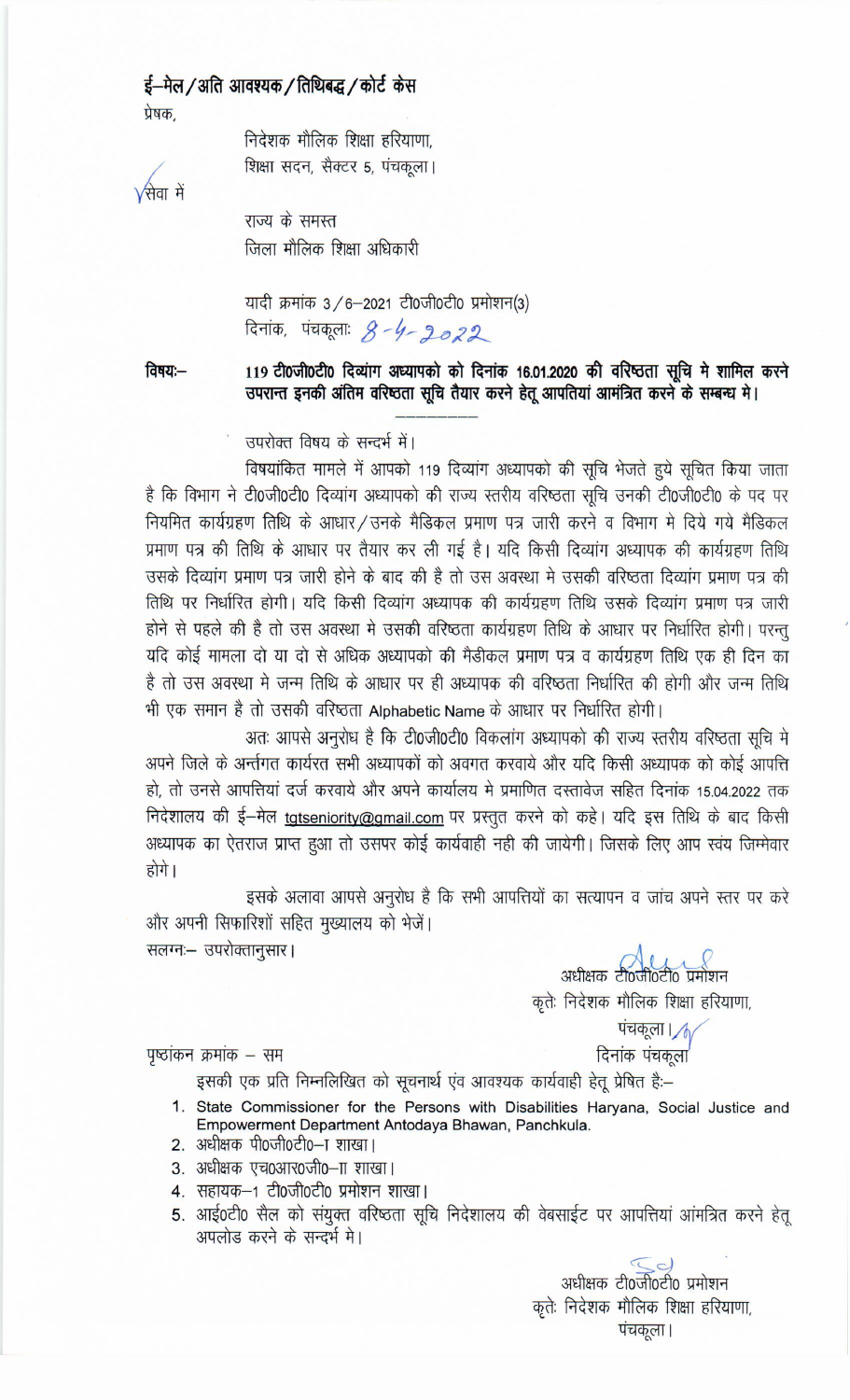| Sr.<br>No.     | Sen. as on<br>16.01.2020 | Sen. as on<br>01.01.2017 | Name of<br><b>District</b>         | <b>EMP ID Name</b> |                                 | <b>Designati Place of</b><br>on | <b>Posting (Name Birth</b><br>of School with<br>code, if retired<br>then last<br>School) | <b>Date of</b>                  | <b>Name of</b><br>post at<br>the time<br>of joining | Date of<br><b>Regular</b><br>Joining as<br><b>TGT</b> | Date of<br>retirement | <b>Category</b><br> of<br><b>Disability</b><br>(Blind/<br>deaf \$<br><b>Dumb</b><br>/Ortho) | $%$ age<br>of<br>$\mathbf{y}$ | <b>Physically Category</b><br>Handicapp Gen/SC/<br>disabilit ed W.E.F. BC | Present<br>Posting/<br><b>Working</b><br>as | <b>Mode of Rect.</b> |
|----------------|--------------------------|--------------------------|------------------------------------|--------------------|---------------------------------|---------------------------------|------------------------------------------------------------------------------------------|---------------------------------|-----------------------------------------------------|-------------------------------------------------------|-----------------------|---------------------------------------------------------------------------------------------|-------------------------------|---------------------------------------------------------------------------|---------------------------------------------|----------------------|
| $\mathbf{1}$   | $15-A$                   | 535<br>(01.07.2020)      | Rohtak                             | 46667              | Ashok<br>Kumar                  | <b>TGT</b><br>(Maths)           | Government<br>Middle School<br>Rohtak<br>(Model) [6005]                                  | 26/07/1962                      | Math<br>Master                                      | 01/01/1991 31/07/2022                                 |                       | Ortho                                                                                       | 90%                           | 06/04/1988 Gen.                                                           | <b>ESHM</b>                                 | Direct               |
| $\overline{2}$ | $23-A$                   | 1239<br>(01.07.2020)     | Rewari                             | 11357              | <b>Satish</b><br>Chand<br>Gupta | <b>TGT</b><br>(Science)         | Government<br>Middle School<br>Garhi<br>Alawalpur<br>[5909]                              | 19/02/1965 Science              | Master                                              | 03/04/1993                                            | 03/04/1993            | Ortho                                                                                       | 50%                           | 01/12/1993 GEN.                                                           | <b>ESHM</b>                                 | Direct               |
| 3              | $24-A$                   | Not alloted              | Mahendr<br>agarh                   | 51412              | Hira Lal                        | PGT<br>History                  | <b>GSSS Sundrah</b><br>3983                                                              | 15/02/1965 TGT SST 23/03/1994   |                                                     |                                                       | 28/02/2023            | <b>ORTHO</b>                                                                                | 50%                           | 25/07/1985 BCB                                                            | PGT<br>History                              | Direct               |
| 4              | $25-A$                   | 470A                     | Fatehaba                           | 44007              | Parmod<br>Kumar                 | <b>TGT</b><br>(Social<br>Study) | <b>District</b><br>Institute for<br><b>Education</b> and<br>Training<br>Matana [6882]    | 06/07/1972 23.01.199 23/01/1995 | $5$ as SS<br>Master                                 |                                                       | 31/07/2030            | Ortho                                                                                       | 50%                           | 25/03/1991 Gen                                                            | <b>PGT</b><br>(English)                     | Promotion            |
| 5              | $25-B$                   | 462A                     | Rohtak                             | 36695              | Gurcharan<br>Dass               | <b>TGT</b><br>(Social<br>Study) | Government<br>Middle School<br>Rohtak (Jail<br>Road) [2784]                              | 15/07/1968 18.07.199            | 4 as SS<br>Master                                   | 18/07/1994                                            | 31/07/2026            | <b>VH</b>                                                                                   | 100%                          | 29/03/1995 Gen                                                            | Middle<br>Head                              | Promotion            |
| 6              | $46-A$                   | 1190<br>(01.07.2020)     | Narnaul                            | 7149               | Krishan<br>Kumar                | <b>TGT</b><br>(Maths)           | Government<br><b>High School</b><br>Chhitroli<br>[3918]                                  | 23/09/1967                      | Math<br>Master                                      | 02/09/1993                                            | 30/09/2025            | Ortho                                                                                       | 60%                           | 03/09/1996 BC B                                                           | HM                                          | <b>DIRECT</b>        |
| $\overline{7}$ | $79-A$                   | Not alloted              | <b>CHARK</b><br>НI<br><b>DADRI</b> | 008194             | <b>PAWAN</b><br><b>SINGH</b>    | <b>TGT</b><br>Social<br>Study   | <b>GSSS</b><br><b>CHANDWAS</b> (<br>0364)                                                | 06/10/1968                      | S.S.MAS<br><b>TER</b>                               | 22/10/1997 31/10/2026                                 |                       | Ortho                                                                                       | 70%                           | 08/09/1995 Gen                                                            | PGT<br><b>HISTORY</b>                       | Direct               |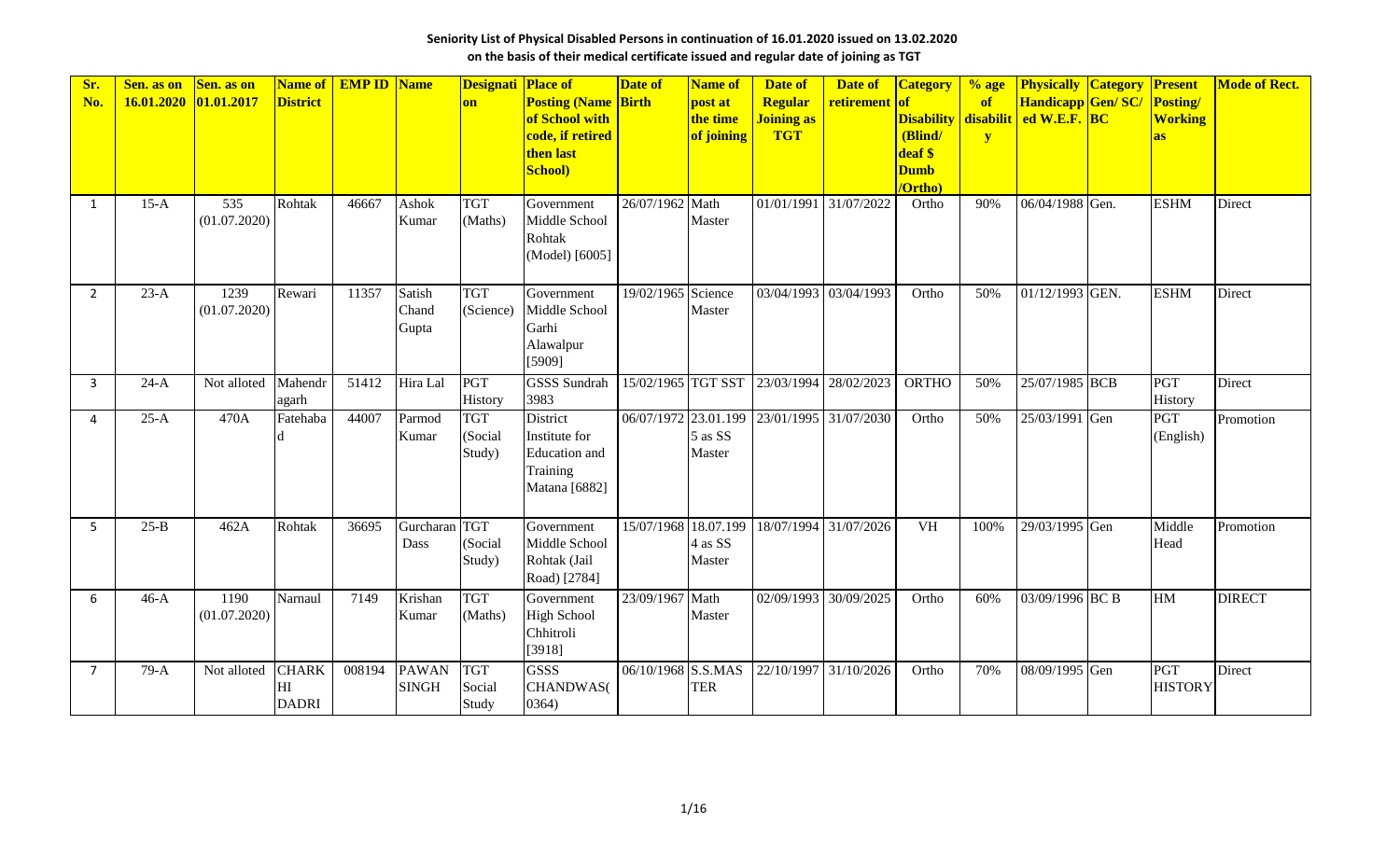| 8  | $82-A$    | 707         | Rewari       | 34193 | Pushpa<br>Kumari              | <b>TGT</b><br>(Social<br>Study) | Government<br><b>High School</b><br>Bakhapur<br>Kasola [2576]                     | 04/04/1972             | Social<br>Study                                 | 07/05/1998            | 30/04/2030 | Ortho         | 60%   | 04/09/1996 BC-B    | $\overline{\text{SS}}$<br><b>Mistress</b> | Direct           |
|----|-----------|-------------|--------------|-------|-------------------------------|---------------------------------|-----------------------------------------------------------------------------------|------------------------|-------------------------------------------------|-----------------------|------------|---------------|-------|--------------------|-------------------------------------------|------------------|
| q  | 99-A      | Not alloted | Narnaul      | 51763 | Hari<br>Singh                 | <b>TGT</b><br>Social<br>Study   | <b>GSSS</b> Garhi<br>Ruthal(4366)                                                 | 05/04/1964 TGT         | Social<br>Study                                 | 10/07/1998            | 30/04/2022 | Low<br>Vision | 40%   | 06/09/1993 BC      | <b>PGT</b> His                            | Direct           |
| 10 | $108-A$   | 5374        | Narnaul      | 50050 | Tajbir<br>singh               | <b>TGT Math GMS</b>             | janjariawas<br>3808                                                               | $\frac{10}{03/1969}$   | JBT(23.5.<br>96)                                | 13/10/1999 31/03/2029 |            | ortho         | 70%   | 17/09/1997 BC      | <b>ESHM</b>                               | Promotion        |
| 11 | $110-A$   | 1367        | Bhiwani      | 8642  | <b>Dharmend</b><br>er Singh   | <b>TGT</b><br>(Science)         | Government<br>Girls Middle<br>School Kaunt<br>[604]                               | 26/06/1968 JBT as on   | 11.11.199                                       | 23/12/1999            | 30/06/2026 | Ortho         | 70%   | 11/11/1997 Gen     | TGT/Mast Promotion<br>er<br>(Science)     |                  |
| 12 | $111-A$   | Not alloted | Faridaba     | 15351 | Manjula                       | <b>TGT</b><br>Science           | GGSSS, Old<br>Faridabad                                                           | 28/12/1972 TGT         | <b>SCIENCE</b>                                  | 17.06.1996 31.12.2030 |            | ORTHO         | 5500% | 22/03/2000 general | PGT<br><b>ENGLISH</b>                     | Ex gratia        |
| 13 | $111 - B$ | Not alloted | <b>HISAR</b> | 7470  | <b>BALDEV</b><br><b>SINGH</b> | Social<br>Study                 | <b>GHS KAIMRI</b><br>1222                                                         | 14/06/1969             | $\overline{\text{S}}.\text{S}$<br><b>MASTER</b> | 23/06/1994 30/06/2029 |            | <b>BLIND</b>  | 100%  | 30/06/2000 GEN.    | P.G.T                                     | <b>PROMOTION</b> |
| 14 | $111-C$   | 1529        | Jind         | 23206 | Churhia<br>Ram                | <b>TGT</b><br>(Social<br>Study) | Government<br><b>High School</b><br>Pehalwan<br>[1607]                            | 11/10/1968 JBT         |                                                 | 05/04/2001            | 31/10/2028 | Ortho         | 70%   | 13/01/1995 Gen.    | <b>ESHM</b>                               | Promotion        |
| 15 | $111-D$   | 1630        | Narnaul      | 51969 | Ajay<br>Kumar                 | <b>TGT</b><br>(Science)         | Government<br>Model<br>Sanskriti<br>Senior<br>Secondary<br>School Ateli<br>[3856] | $01/01/1974$ JBT as on | 28.11.199                                       | 19/09/2001            | 31/12/2031 | Ortho         | 50%   | 09/06/1988 BC-B    | Middle<br>Head                            | Promotion        |
| 16 | $113-A$   | 385A        | Panipat      | 27696 | Satpal<br>Singh               | <b>TGT</b><br>(Science)         | Government<br>Senior<br>Secondary<br>School<br>Dhodpur [5625]                     | 02/02/1966 Science     | Master                                          | 24/03/1993            | 28/02/2024 | Ortho         | 50%   | 10/04/2002 BC-B    | Science<br>Master                         | Direct           |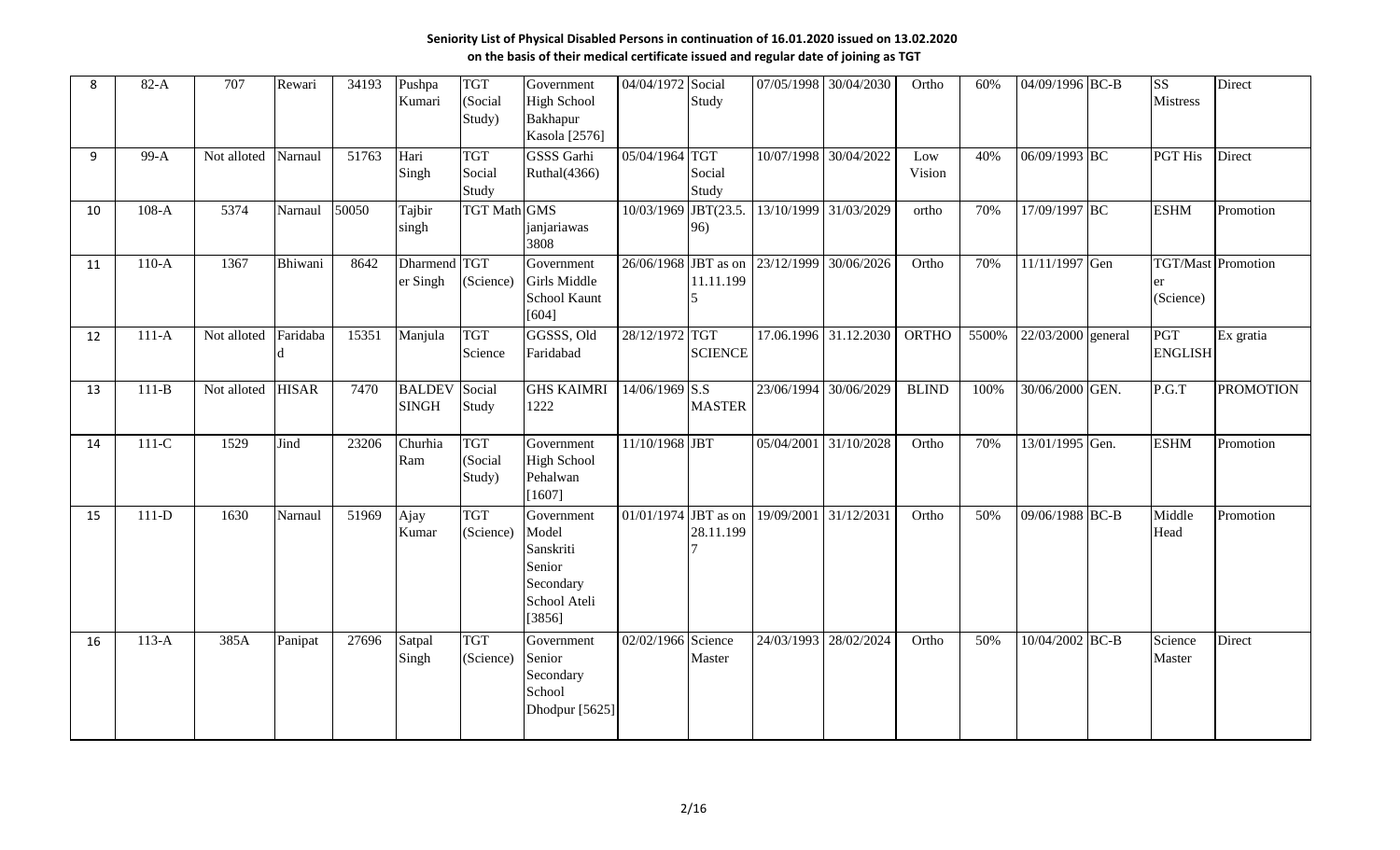| 17 | $119-A$ | 611A        | Rewari           | 33371 | Manoj<br>Kumar    | <b>TGT</b><br>(Maths)           | Government<br>Senior<br>Secondary<br>School Asiaki<br>Panchor [2462] | 25/08/1969          | JBT as on<br>01.01.199       | 12/08/1997                                 | 31/08/2027            | Ortho                  | 59%  | 11/12/2002 BC-B | PGT<br>(English)                                  | Promotion |
|----|---------|-------------|------------------|-------|-------------------|---------------------------------|----------------------------------------------------------------------|---------------------|------------------------------|--------------------------------------------|-----------------------|------------------------|------|-----------------|---------------------------------------------------|-----------|
| 18 | $119-B$ | Not alloted | Bhiwani          | 62068 | Surender<br>Singh |                                 | <b>TGT Math GMS Chhapar</b><br>Jogian 0611                           | 10/10/1969 Tgt Math |                              | 22/04/2003                                 | 31/10/2027            | <b>Ortho</b>           | 40%  | 06/03/2002 Gen  | <b>TGT Math Direct</b>                            |           |
| 19 | $119-C$ | 3813        | Charkhi<br>Dadri | 31478 | Harinder<br>Singh | <b>TGT</b><br>(Social<br>Study) | Government<br>Girls High<br>School<br><b>Mankawas</b><br>[521]       | 03/07/1962 SS       | Master as<br>on<br>01.10.200 |                                            | 01/10/2003 31/07/2022 | Loco<br>Motor          | 70%  | 26/09/2001 Gen  | <b>TGT/Mast Regular</b><br>er (Social<br>Studies) |           |
| 20 | $124-A$ | 4379        | Sonepat          | 47680 | Deepak<br>Dahiya  | <b>TGT</b><br>(Science)         | GMS Sehri<br>[3520]                                                  |                     | 3 as<br>Science              | 15/08/1974 01/10/200 01/10/2003 31/08/2032 |                       | Loco<br>Motor          | 41%  | 08/02/2002 Gen  | Middle<br>Head                                    | Regular   |
| 21 | $131-A$ | 1811        | Narnaul          | 58713 | Rati Ram          | <b>TGT</b><br>(Maths)           | Government<br>Middle School<br>Shelang [5456]                        | 16/08/1968          | Math as<br>on<br>23.10.200   |                                            | 24/10/2003 31/08/2026 | Loco<br>Motor          | 40%  | 09/05/2001 BC-B | Middle<br>Head                                    | Direct    |
| 22 | $131-B$ | Not alloted | Narnaul          | 58879 | Mahesh<br>Kumar   | <b>TGT</b><br>Science           | <b>GMS</b> Kalwari<br>3814                                           | 22/05/1970 TGT      | Science                      | $\overline{24}/10/2003$                    | 31/05/2028            | ortho                  | 45%  | 14/02/2001 BC   | <b>ESHM</b>                                       | Direct    |
| 23 | 131-C   | 4852        | Panchkul<br>l a  | 63717 | Virender          | <b>TGT</b><br>(Social<br>Study) | <b>GSSS Bhareli</b><br>[3717]                                        | 05/04/1977          | 24/10/200<br>3 as SSM        | 24/10/2003                                 | 30/04/2035            | Ortho                  | 55%  | 23/06/1995 Gen  | <b>TGT/Mast Direct</b><br>er (Social<br>Studies)  |           |
| 24 | $131-D$ | Not alloted | Hisar            | 61324 | Saroj Devi TGT    | Social<br>Study                 | <b>GGHS</b><br>Rawalwas<br>Khurd                                     | 10/08/1974 TGT      | Social<br>Study              |                                            | 27/10/2003 31/10/2032 | ortho                  | 55%  | 02/07/1998 Gen  | <b>TGT</b><br>Social<br>Study                     | Direct    |
| 25 | 131-E   | 4859        | Narnaul          | 58862 | Rajender<br>Singh | <b>TGT</b><br>(Social<br>Study) | Government<br>Middle School<br>Shelang [5456]                        | 08/07/1973          | SS as on<br>23.10.200        | 30/10/2003                                 | 31/07/2031            | <b>VH</b>              | 100% | 17/11/1999 BC-B | TGT/Mast Direct<br>er (Social<br>Studies)         |           |
| 26 | $133-A$ | 5787A       | Ambala           | 59663 | Jasbir<br>Singh   | <b>TGT</b><br>(Social<br>Study) | Government<br>Middle School<br>Dhakaula<br>[5355]                    | 14/12/1976 SS       | Master as<br>on<br>14.12.04  |                                            | 14/12/2004 31/12/2034 | $\overline{\text{VH}}$ | 100% | 13/01/1999 SC-B | Middle<br>Head                                    | Promotion |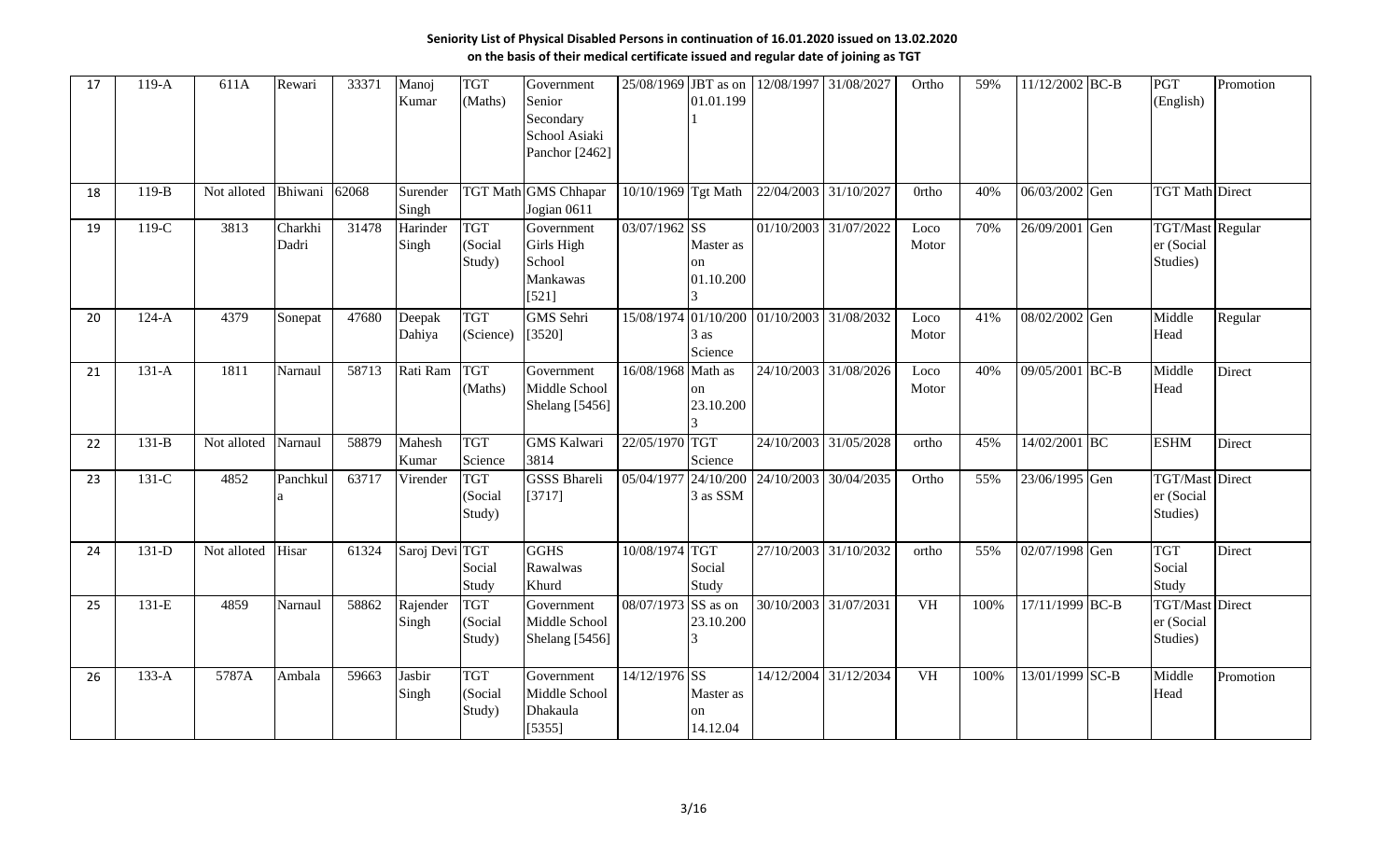| 27 | $135-A$ | 5024  | Panipat         | 60309 | Kuldeep<br>Singh       | <b>TGT</b><br>(Social<br>Study) | Government<br>Girls High<br>School Jaurasi<br>[2030]                                                     | 06/05/1970 SS          | Master as<br>on<br>20.12.200 |                                 | 20/12/2004 31/05/2028 | VH                   | 40%  | 26/05/2004 Gen  | <b>TGT/Mast</b> Direct<br>er (Social<br>Studies) |                           |
|----|---------|-------|-----------------|-------|------------------------|---------------------------------|----------------------------------------------------------------------------------------------------------|------------------------|------------------------------|---------------------------------|-----------------------|----------------------|------|-----------------|--------------------------------------------------|---------------------------|
| 28 | $135-B$ | 5899A | Panipat         | 62203 | Ram<br><b>Niwas</b>    | <b>TGT</b><br>(Social<br>Study) | Government<br>Middle School<br>Adhmi [5629]                                                              | 02/05/1969 13.12.200   | 4 as SS<br>Master            | 24/12/2004                      | 31/05/2027            | Hearing<br>impairmen | 62%  | 28/08/2003 SC   | Middle<br>Head                                   | Promotion                 |
| 29 | $138-A$ | 5889  | Sonepat         | 62678 | Jasbir<br>Singh        | <b>TGT</b><br>(Social<br>Study) | Government<br>Middle School<br>Sonipat (R.K.<br>Colony) [5744]                                           | 05/03/1966             | JBT as on<br>06/12/199       | 20/07/2005                      | 31/03/2024            | Ortho                | 42%  | 09/04/2003 Gen  | <b>TGT/Mast</b> Direct<br>er (Social<br>Studies) |                           |
| 30 | 138-B   | 6434  | Kurukshe<br>tra | 62828 | <b>Baljeet</b><br>Kaur | <b>TGT</b><br>(Social<br>Study) | Government<br>Senior<br>Secondary<br><b>School Rattan</b><br>Dera [4183]                                 | $20/05/1968$ JBT as on | 04.07.199                    | 21/07/2005                      | 31/05/2026            | Loco<br>Motor        | 70%  | 18/03/1986 BC-B | er (Social<br>Studies)                           | <b>TGT/Mast</b> Promotion |
| 31 | 138-C   | 5981  | Jhajjar         | 62563 | Sudesh                 | <b>TGT</b><br>(Social<br>Study) | Government<br>Senior<br>Secondary<br>School Barahi<br>[3112]                                             |                        | 26/04/199                    | 20/09/1971 JBT as on 05/08/2005 | 30/09/2029            | Ortho                | 70%  | 06/11/1991 Gen  | TGT/Mast Promotion<br>er (Social<br>Studies)     |                           |
| 32 | $140-A$ | 5939  | Ambala          | 70401 | Kamal<br>Kumar         | <b>TGT</b><br>(Social<br>Study) | Government<br>Middle School<br>Lotton<br>(Naraingarh)<br>[6449]                                          | 07/05/1968             | JBT as on<br>21/08/199       | 13/07/2006                      | 31/05/2026            | Ortho                | 100% | 02/06/2004 SC   | er (Social<br>Studies)                           | <b>TGT/Mast</b> Promotion |
| 33 | $140-B$ | 5514  | Sirsa           | 60756 | Sonika<br>Kataria      | <b>TGT</b><br>(Social<br>Study) | Government<br>Girls Senior<br>Secondary<br><b>School Sirsa</b><br>(Mela Ground<br>Begu Road)<br>$[2845]$ | 06/12/1972 Social      | Study                        |                                 | 18/12/2004 31/12/2030 | Ortho                | 70%  | 20/11/2006 GEN. | $\overline{\text{SS}}$<br><b>Mistress</b>        | Direct                    |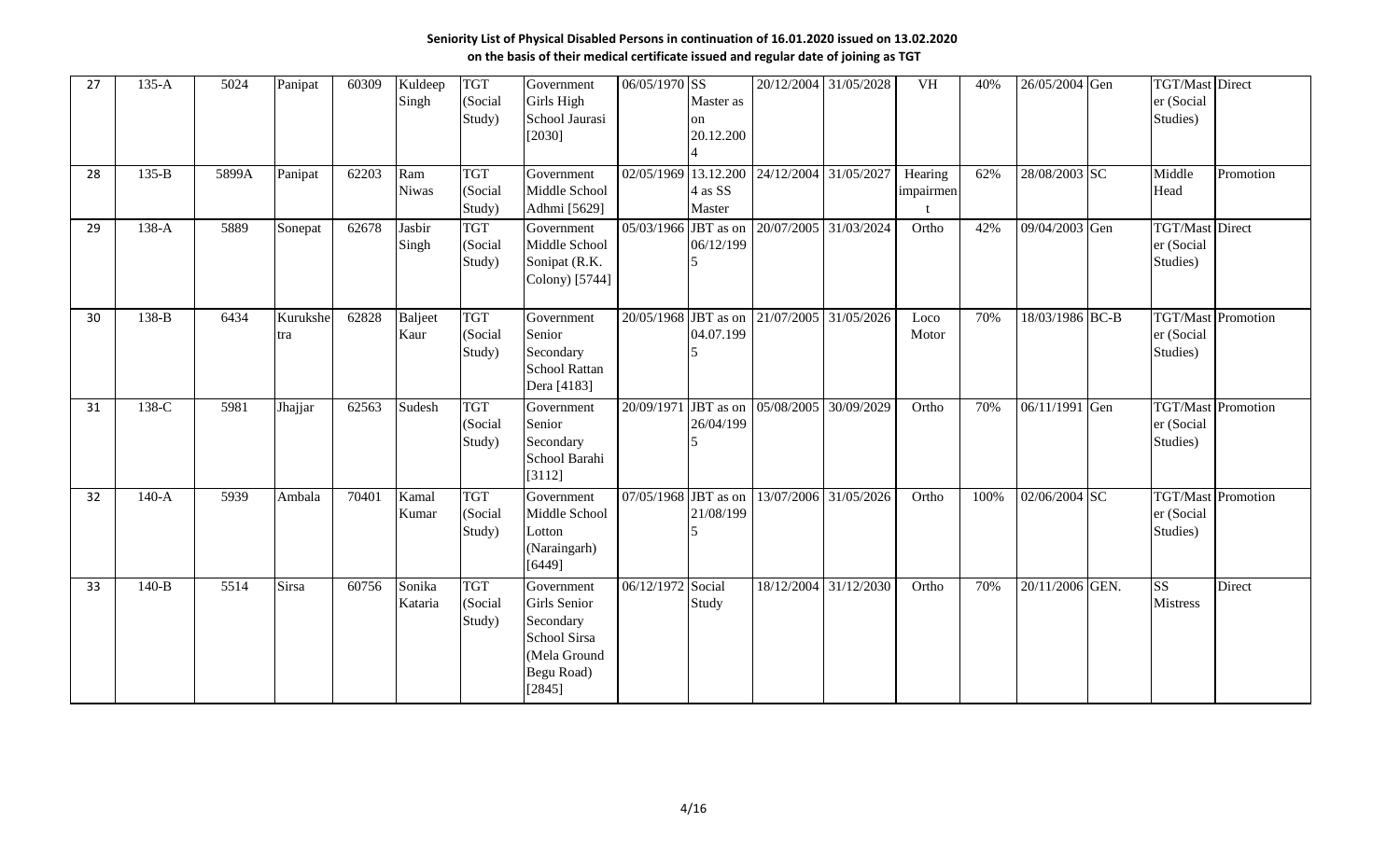| 34 | $141-A$   | 5227  | Sonepat      | 59736 | Deepak<br>Bhardwaj    | <b>TGT</b><br>(Social<br>Study) | Government<br><b>High School</b><br>Hassanpur<br>[3547]                  | 01/07/1966 SS        | Master as<br>on<br>15.12.200  | 15/12/2004                      | 30/06/2024                                 | Loco<br>Motor            | 44% | 07/03/2007 Gen  |        | <b>TGT/Mast Direct</b><br>er (Social<br>Studies)    |                           |
|----|-----------|-------|--------------|-------|-----------------------|---------------------------------|--------------------------------------------------------------------------|----------------------|-------------------------------|---------------------------------|--------------------------------------------|--------------------------|-----|-----------------|--------|-----------------------------------------------------|---------------------------|
| 35 | $147-A$   | 1263  | Jind         | 48013 | Krishan<br>Kumar      | <b>TGT</b><br>(Science)         | <b>GSSS Bhana</b><br>Brahmnan,<br>Jind [1516]                            | 04/06/1966 JBT as on | 02.12.199                     | 22/10/1999                      | 30/06/2024                                 | Vision<br>Impairme<br>nt | 75% | 16/07/2008 BC-A |        | er<br>(Science)                                     | <b>TGT/Mast</b> Promotion |
| 36 | $147 - B$ | 1432  | Bhiwani      | 7346  | Naresh                | <b>TGT</b><br>(Social<br>Study) | Government<br><b>High School</b><br>Umrawat [450]                        |                      | 13/01/199                     |                                 | 03/08/1964 JBT as on 03/03/2000 31/08/2022 | Ortho                    | 41% | 18/07/2008 Gen  |        | <b>TGT/Mast Promotion</b><br>er (Social<br>Studies) |                           |
| 37 | $154-A$   | 7919B | <b>Sirsa</b> | 80740 | Mahender TGT<br>Singh | (Science)                       | Government<br><b>High School</b><br>Beharwala<br>Khurd, Sirsa<br>[3038]  |                      | 8 as SSM                      | 02/07/1975 24.12.200 01/01/2009 | 31/07/2033                                 | Loco<br>Motor            | 50% | 26/09/2001      | $BC-A$ | PGT<br>(Biology)                                    | Direct                    |
| 38 | $154-B$   | 398A  | Fatehaba     | 53231 | Sarvjit<br>Singh      | <b>TGT</b><br>(Social<br>Study) | Government<br>Girls Senior<br>Secondary<br>School<br>Fatehabad<br>[3275] | 05/07/1963 20.10.199 | 3 as SS<br>Master             | 29/10/1993                      | 31/07/2023                                 | Loco<br>Motor            | 72% | 21/01/2009 BC-A |        | Retired                                             | Promotion                 |
| 39 | $154-C$   | 7141  | Narnaul      | 78887 | Sharmila              | <b>TGT</b><br>(Maths)           | Government<br>Senior<br>Secondary<br>School<br>Nizampur<br>[3891]        | 10/01/1984 04/11/201 | 8 as a<br>Math                |                                 | 10/11/2008 31/01/2042                      | Loco<br>Motor            | 40% | 04/03/2009 BC-B |        | PGT<br>(Mathema<br>tics)                            | Direct                    |
| 40 | 154-D     | 2286A | Bhiwani      | 56786 | Vinod<br>Kumar        | <b>TGT</b><br>(Social<br>Study) | Government<br>Senior<br>Secondary<br>School<br>Mundhal<br>Khurd [376]    | 20/07/1971           | Drawing<br>as on<br>08.09.199 | 02/05/2002                      | 31/07/2029                                 | Ortho                    | 71% | 22/04/2009 BC-A |        | <b>PGT</b><br>(Fine<br>Arts)                        | Promotion                 |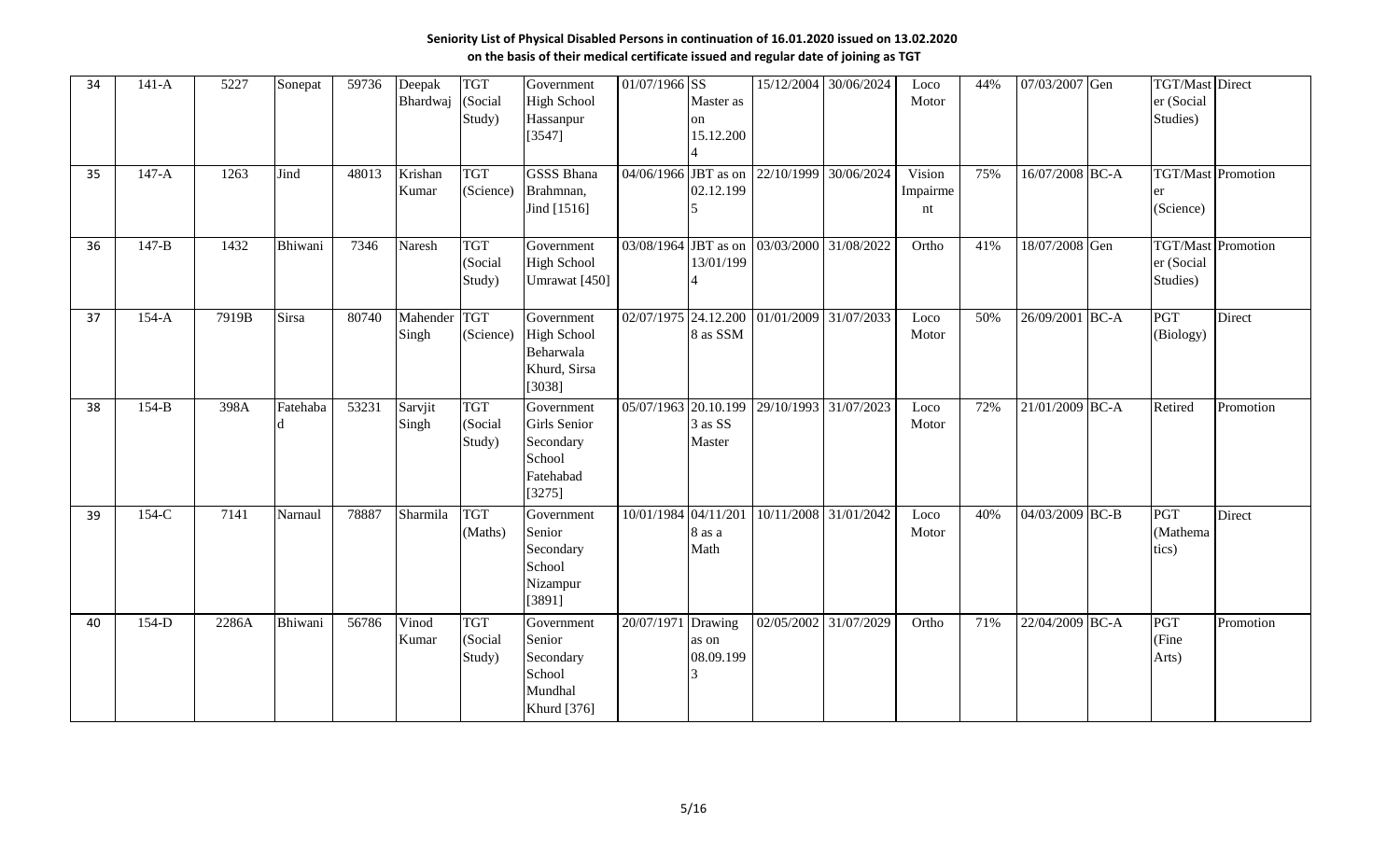| 41 | $161-A$ | 8090 | Bhiwani      | 81390 | Sukhbir<br>Singh       | <b>TGT</b><br>(Social<br>Study) | Government<br>Senior<br>Secondary<br>School Kitlana<br>[326]           | 28/06/1970             | JBT as on<br>16/11/199     | 30/06/2009 | 30/06/2028                                 | Ortho         | 70% | 31/03/1996      |                                                   | Promotion |
|----|---------|------|--------------|-------|------------------------|---------------------------------|------------------------------------------------------------------------|------------------------|----------------------------|------------|--------------------------------------------|---------------|-----|-----------------|---------------------------------------------------|-----------|
| 42 | $161-B$ | 8215 | Jhajjar      | 81510 | Dharamvir TGT<br>Singh | (Social<br>Study)               | Government<br>Senior<br>Secondary<br>School Munda<br>Hera [3177]       |                        | 05/10/199                  |            | 10/03/1969 JBT as on 09/07/2009 31/03/2027 | Ortho         | 50% | 01/09/1992      |                                                   | Promotion |
| 43 | $161-C$ | 8000 | Sonepat      | 81298 | Neelam<br>Kumari       | <b>TGT</b><br>(Social<br>Study) | Government<br>Senior<br>Secondary<br>School<br>Rajlugarhi<br>[3489]    | $10/01/1972$ JBT as on | 13/12/199                  | 09/07/2009 | 31/01/2030                                 | Ortho         | 60% | 19/07/2000      |                                                   | Promotion |
| 44 | $161-D$ | 6994 | Jhajjar      | 78626 | Sanjay<br>Kumar        | <b>TGT</b><br>(Maths)           | Government<br>Girls Senior<br>Secondary<br>School Dighal<br>[3231]     | 18/10/1973             | Math as<br>on<br>04.11.200 | 17/11/2008 | 31/10/2031                                 | Ortho         | 40% | 06/08/2009 Gen  | <b>TGT/Mast Direct</b><br>er<br>(Mathema<br>tics) |           |
| 45 | $161-A$ | 8433 | Palwal       | 83147 | Geeta<br>Rani          | <b>TGT</b><br>Maths             | <b>GSSS</b><br>Aurangabad<br>(950)                                     | 15/07/1986 TGT         | Maths                      |            | 20/08/2009 31/07/2046                      | <b>VH</b>     | 50% | 15/02/2006      |                                                   | Direct    |
| 46 | $172-A$ | 2443 | Palwal       | 15096 | Ram<br>Ratan           | <b>TGT</b><br>(Social<br>Study) | Government<br>Girls Senior<br>Secondary<br>School<br>Aherwan<br>[1119] | 02/03/1965 30.10.200   | 3 as SS<br>Master          |            | 01/09/1994 31/03/2023                      | Ortho         | 46% | 27/01/2010 BC-A | PGT<br>(Political<br>Science)                     | Regular   |
| 47 | $172-B$ | 479  | <b>Sirsa</b> | 39626 | Kulwinder TGT<br>Kaur  | (Maths)                         | Government<br>Senior<br>Secondary<br>School<br>Khairpur<br>[2916]      | 07/07/1968             | Math as<br>on<br>20.05.199 |            | 02/06/1998 31/07/2026                      | Loco<br>Motor | 85% | 10/03/2010 BC-B | Middle<br>Head                                    | Direct    |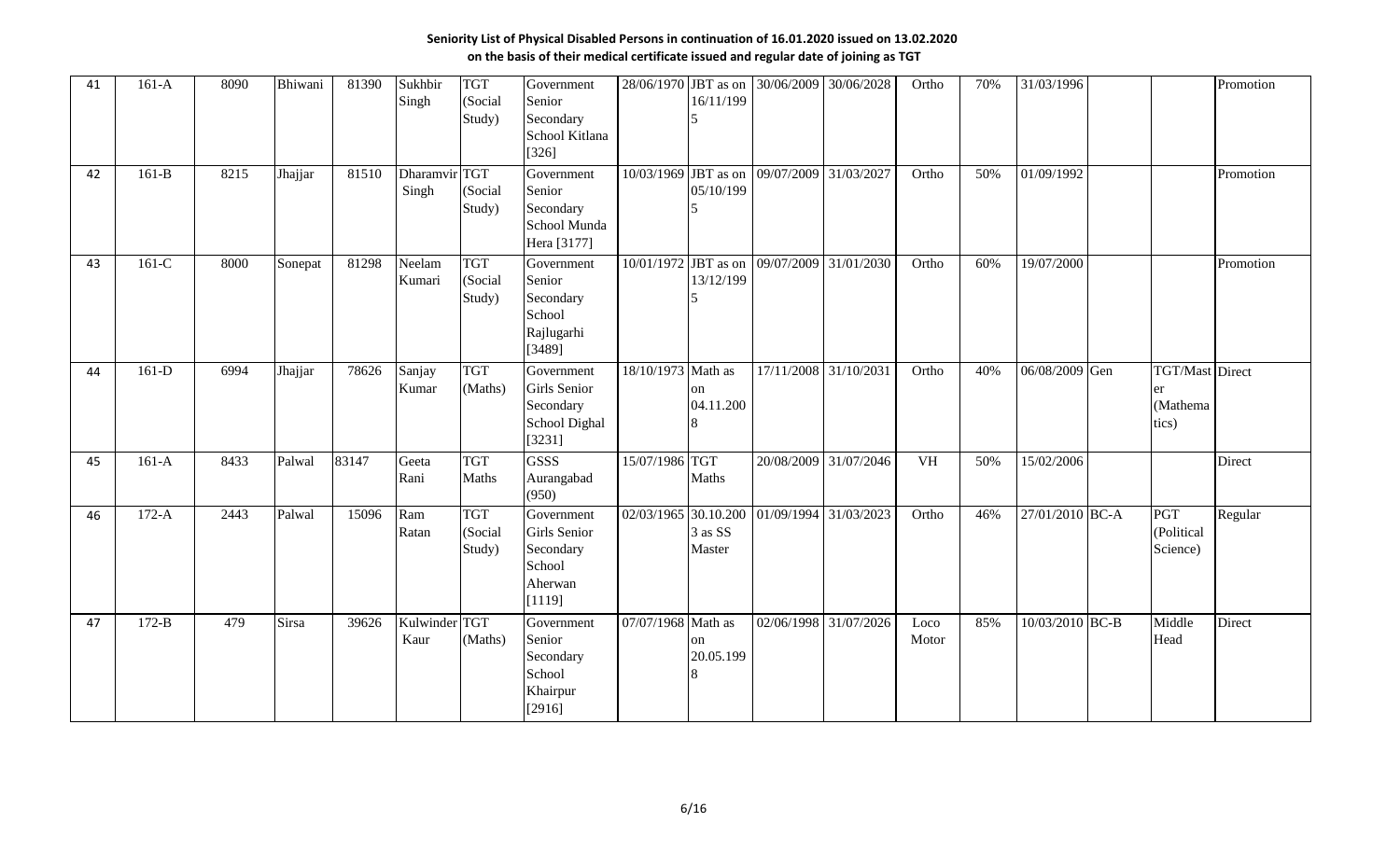| 48 | $172-C$ | 8445 | Palwal  | 83154 | Mukesh<br>Kumar  | <b>TGT</b><br>(Maths)           | Government<br>Senior<br>Secondary<br>School Garhi<br>Patti [1142]                  | 04/12/1982             | 18.03.201<br>0 as Math<br>Master |            | 18/03/2010 31/12/2040 | Loco<br>Motor | 45%  | 25/07/2001 Gen  | <b>PGT</b><br>(Mathema)<br>tics)                      | Direct    |
|----|---------|------|---------|-------|------------------|---------------------------------|------------------------------------------------------------------------------------|------------------------|----------------------------------|------------|-----------------------|---------------|------|-----------------|-------------------------------------------------------|-----------|
| 49 | $173-A$ | 9018 | Ambala  | 87625 | Pawan<br>Kumar   | <b>TGT</b><br>(Maths)           | Government<br>Model<br>Sanskriti<br>Senior<br>Secondary<br>School<br>Samlehri [38] | 28/05/1977 JBT as on   | 06.01.199                        | 21/09/2010 | 28/05/2035            | Loco<br>Motor | 100% | 07/06/2006 Gen  | <b>TGT/Mast Promotion</b><br>er<br>(Mathema)<br>tics) |           |
| 50 | $173-B$ | 9159 | Sirsa   | 87819 | Jagjit<br>Singh  | <b>TGT</b><br>(Social<br>Study) | Government<br>Middle School<br>Rajpura Majra<br>[4316]                             | 09/12/1974 JBT         |                                  |            | 28/09/2010 31/12/2032 | Ortho         | 70%  | 11/06/1990 Gen  | Social<br>Study                                       | Promotion |
| 51 | $179-A$ | 8399 | Rewari  | 88026 | Satish<br>Kumar  | <b>TGT</b><br>(Social<br>Study) | <b>GMS</b><br>Chhawwa(4463<br>)Rewari                                              | 02/04/1964 JBT on      | 08.01.199                        |            | 14/10/2010 30/04/2022 | Ortho         | 40%  | 22/11/1995 BC-B | TGT S.S. Promotion                                    |           |
| 52 | $179-B$ | 9294 | Narnaul | 88495 | Rajesh<br>Sharma | <b>TGT</b><br>(Social<br>Study) | Government<br>Middle School<br>Nangal<br>Hernath [5451]                            | 09/10/1968 JBT as on   | 03.01.199                        |            | 15/10/2010 31/10/2026 | Ortho         | 40%  | 06/02/1990 Gen  | <b>TGT/Mast Promotion</b><br>er (Social<br>Studies)   |           |
| 53 | $193-A$ | 9287 | Bhiwani | 88291 | Chaman<br>Lal    | <b>TGT</b><br>(Social<br>Study) | Government<br>Middle School<br>Kaluwas [595]                                       | 21/04/1963             | JBT as on<br>28/06/199           | 18/10/2010 | 30/04/2023            | Ortho         | 70%  | 26/07/1985 Gen  | Retired<br>on<br>30.04.202<br>n.                      | Promotion |
| 54 | $193-B$ | 9323 | Rewari  | 88397 | Suresh<br>Kumar  | <b>TGT</b><br>(Social<br>Study) | <b>GMS</b><br>Sundroj(2602)R<br>ewari                                              | 05/05/1970 JBT on      | 12.03.199                        |            | 20/10/2010 31/05/2028 | Ortho         | 80%  | 11/03/1997 BC-B | TGT S.S. Promotion                                    |           |
| 55 | 193-C   | 9300 | Ambala  | 88327 | Manjit<br>Kaur   | <b>TGT</b><br>(Social<br>Study) | Government<br><b>High School</b><br>Tharwa <sup>[108]</sup>                        | $22/12/1966$ JBT as on | 17/01/199                        |            | 21/10/2010 31/12/2024 | Ortho         | 55%  | 20/04/1998 Gen  | <b>TGT/Mast</b> Promotion<br>er (Social<br>Studies)   |           |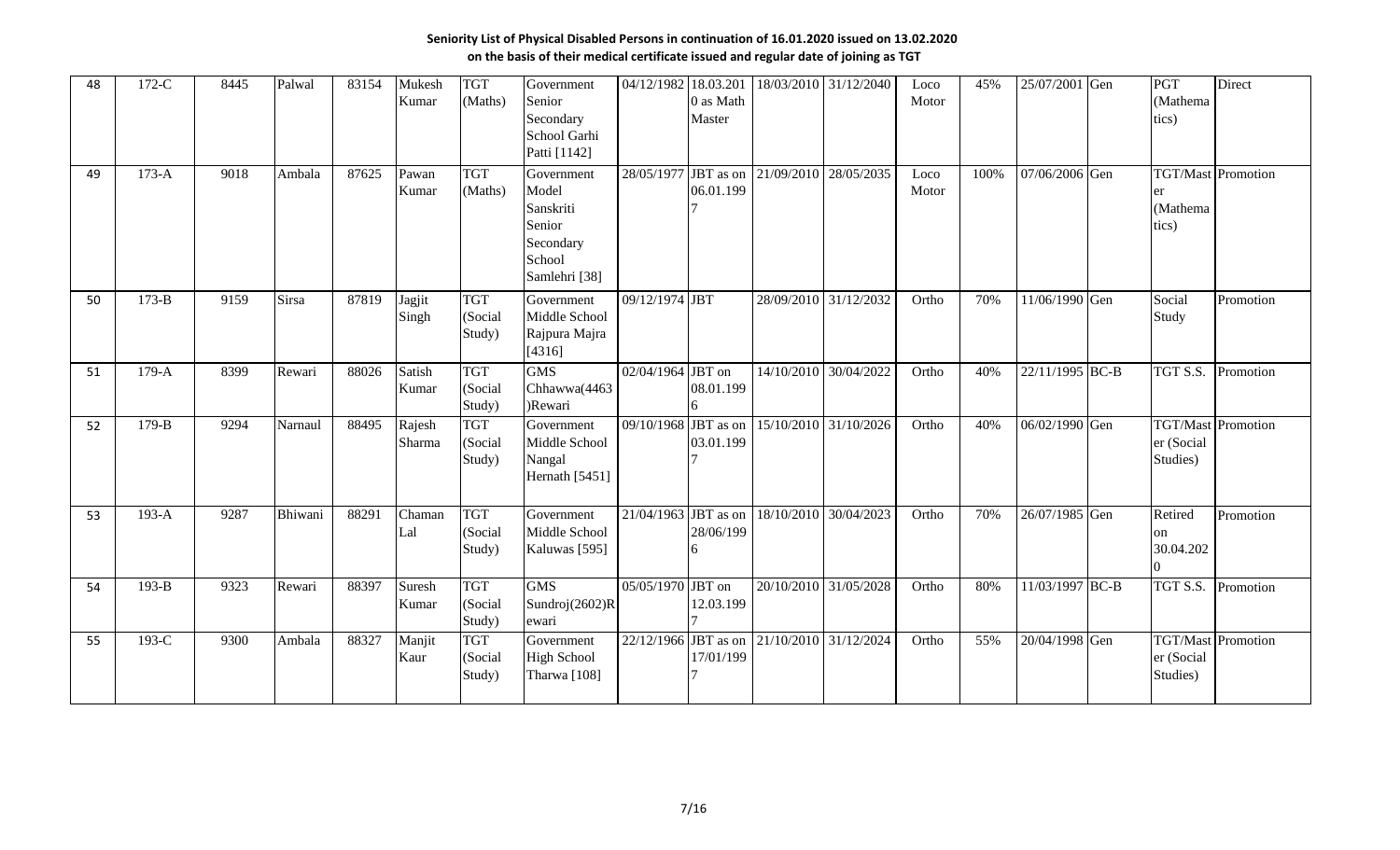| 56 | $197-A$   | 9227  | Sonepat          | 88193 | Kanwar<br>Singh                | <b>TGT</b><br>(Social<br>Study) | Government<br>Middle School<br>Pipli [3514]                                 |                        | 22/04/199 | 05/02/1964 JBT as on 28/10/2010 | 28/02/2022                                 | Ortho | 70%  | 22/04/1995 SC   | er (Social<br>Studies)                              | <b>TGT/Mast</b> Promotion |
|----|-----------|-------|------------------|-------|--------------------------------|---------------------------------|-----------------------------------------------------------------------------|------------------------|-----------|---------------------------------|--------------------------------------------|-------|------|-----------------|-----------------------------------------------------|---------------------------|
| 57 | $197 - B$ | 9332  | Jind             | 88504 | Ramesh<br>Kumar                | <b>TGT</b><br>(Social<br>Study) | Government<br>Senior<br>Secondary<br><b>School Ikkas</b><br>[1511]          | $25/03/1967$ JBT as on | 17/05/199 |                                 | 28/10/2010 31/03/2025                      | Ortho | 70%  | 09/03/1993 BC-A | <b>TGT/Mast</b> Promotion<br>er (Social<br>Studies) |                           |
| 58 | 197-C     | 9293  | Faridaba         | 88797 | Raj<br>Kumar                   | <b>TGT</b><br>(Social<br>Study) | Government<br>Middle School<br>Faridabad<br>(Harijan Basti<br>No. 2) [1018] |                        | 01/12/199 |                                 | 12/04/1972 JBT as on 03/11/2010 30/04/2030 | Ortho | 42%  | 22/04/2009 BC-B | <b>TGT/Mast</b> Promotion<br>er (Social<br>Studies) |                           |
| 59 | 197-D     | 9600  | Jhajjar          | 88644 | Roshan                         | <b>TGT</b><br>(Social<br>Study) | Government<br>Girls Senior<br>Secondary<br>School<br>Jahajgarh<br>[3160]    |                        | 04/12/199 | 13/05/1974 JBT as on 03/11/2010 | 31/05/2032                                 | Ortho | 59%  | 17/10/2007 SC   | er (Social<br>Studies)                              | <b>TGT/Mast</b> Promotion |
| 60 | 197-E     | 9275  | Ambala           | 88310 | <b>Balbir</b><br>Singh         | <b>TGT</b><br>(Social<br>Study) | Government<br>Middle School<br>Dhaneory<br>[6280]                           |                        | 17/01/199 | 02/04/1972 JBT as on 08/11/2010 | 30/04/2030                                 | Ortho | 100% | 12/08/1996 BC-A | er (Social<br>Studies)                              | <b>TGT/Mast</b> Promotion |
| 61 | $200-A$   | 9905  | Panipat          | 89597 | Parmod<br>Kumar                | <b>TGT</b><br>(Social<br>Study) | Government<br>Senior<br>Secondary<br>School<br>Karhans [2099]               | 05/05/1975 JBT on      | 24.04.199 |                                 | 01/12/2010 31/05/2033                      | Ortho | 70%  | 19/04/1991 Gen  | <b>TGT/Mast Promotion</b><br>er (Social<br>Studies) |                           |
| 62 | $206-A$   | 10107 | Charkhi<br>Dadri | 89064 | <b>Vikas</b><br>Kumar<br>Yadav | <b>TGT</b><br>(Social<br>Study) | Government<br>Girls Senior<br>Secondary<br>School Charkhi<br>[4050]         | 08/02/1978 JBT as on   | 07/04/199 | 05/12/2010                      | 29/02/2036                                 | Ortho | 100% | 25/02/1997 SC   | <b>PGT</b><br>(Geograph<br>y)                       | Promotion                 |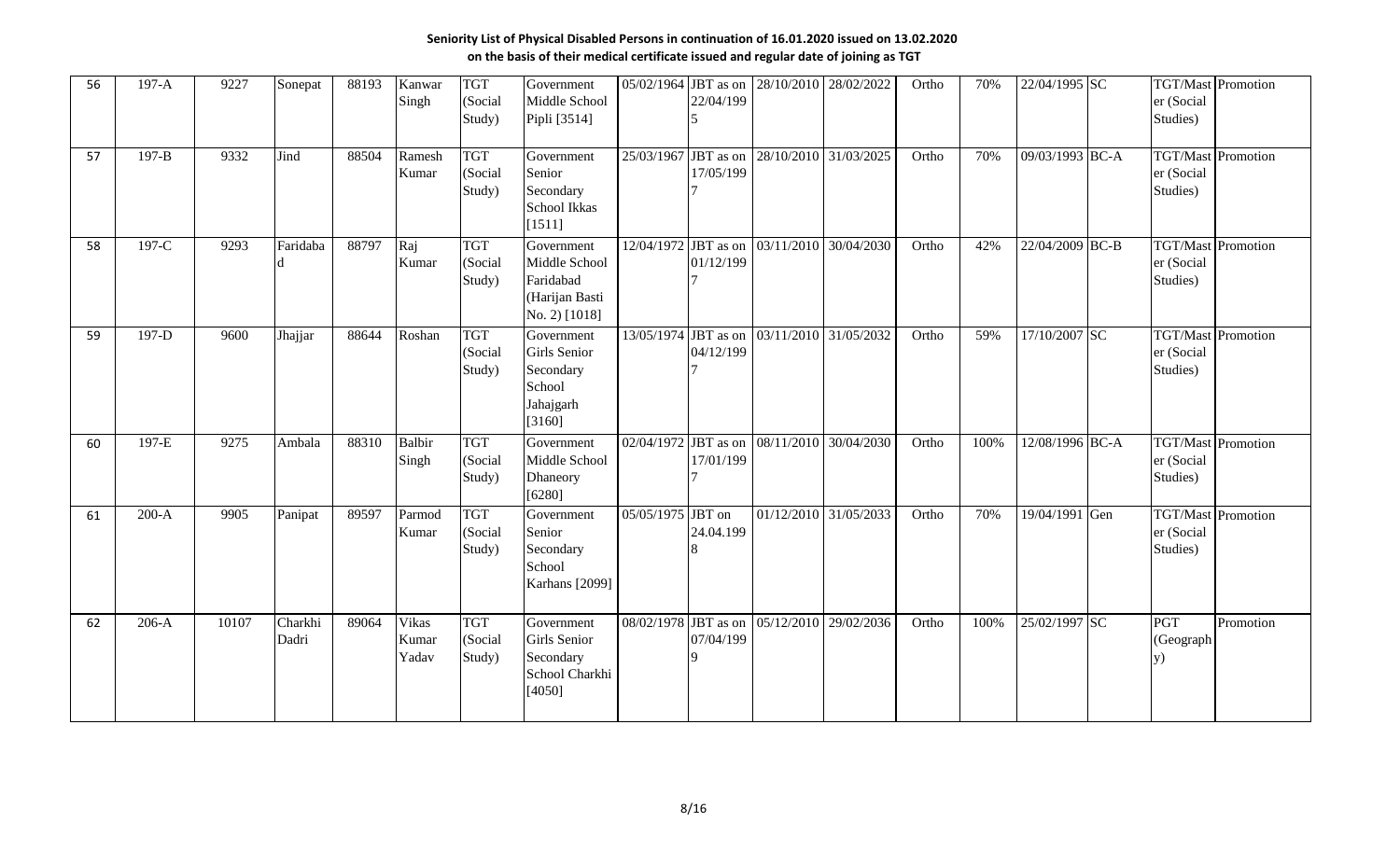| 63 | $206-B$ | 10321 | Hisar                                  | 89362 | Baljit<br>Singh | <b>TGT</b><br>(Social<br>Study) | Government<br><b>Girls</b> Senior<br>Secondary<br><b>School Petwar</b><br>[1468] | 10/11/1972 JBT         |                                            | 06/12/2010                                 | 30/11/1030 | Ortho | 70%  | 16/04/1992 GEN. | <b>SS Master Promotion</b>                          |           |
|----|---------|-------|----------------------------------------|-------|-----------------|---------------------------------|----------------------------------------------------------------------------------|------------------------|--------------------------------------------|--------------------------------------------|------------|-------|------|-----------------|-----------------------------------------------------|-----------|
| 64 | $206-C$ | 10250 | Hisar                                  | 89274 | Pawan<br>Kumar  | <b>TGT</b><br>(Social<br>Study) | Government<br><b>High School</b><br>Kaimari [1222]                               | 19/08/1976 JBT         |                                            | 06/12/2010                                 | 31/08/2036 | Ortho | 70%  | 28/10/1997 GEN  | Social<br>Study                                     | Promotion |
| 65 | $206-D$ | 10032 | Karnal                                 | 88779 | Ram<br>Karan    | <b>TGT</b><br>(Social<br>Study) | Government<br>Middle School<br>Samani [5429]                                     |                        | 01/02/199                                  | 04/08/1970 JBT as on 08/12/2010            | 31/08/2028 | Ortho | 70%  | 13/07/1993 SC   | <b>TGT/Mast Promotion</b><br>er (Social<br>Studies) |           |
| 66 | $206-E$ | 9817  | Palwal                                 | 89496 | Raj Singh TGT   | (Social<br>Study)               | Government<br><b>High School</b><br><b>Banswa</b> [1126]                         |                        | 03/07/199                                  | 05/08/1970 JBT as on 10/12/2010 31/08/2028 |            | Ortho | 100% | 26/03/2007 Gen  | <b>TGT/Mast Promotion</b><br>er (Social<br>Studies) |           |
| 67 | $210-A$ | 10029 | Rewari                                 | 88774 | Vijay<br>Singh  | <b>TGT</b><br>(Social<br>Study) | Government<br>Middle School<br>Daliawas<br>[6415]                                | $15/12/1969$ JBT as on | 01/04/199                                  | 14/12/2010                                 | 31/12/2027 | Ortho | 80%  | 23/04/2001 BC-B | <b>TGT/Mast</b> Promotion<br>er (Social<br>Studies) |           |
| 68 | $210-B$ | 10296 | <b>JHAJJA</b><br>$\overline{\text{R}}$ | 89330 | Sunita<br>Devi  | <b>TGT</b><br>(Social<br>Study) | Government<br>Girls Senior<br>Secondary<br>School Madina<br>[2666]               | 05/04/1975 JBT         |                                            | 14/12/2010                                 | 30/04/2035 | Ortho | 80%  | 02/08/2002 GEN  | Pgt<br>sociology                                    | Promotion |
| 69 | $210-C$ | 10350 | Sonepat                                | 89396 | Rekha           | <b>TGT</b><br>(Social<br>Study) | Government<br>Girls Senior<br>Secondary<br>School Nangal<br>Kalan [3643]         | 17/09/1977             | $\overline{\text{JBT}}$ as on<br>23/03/199 | 17/12/2010                                 | 30/09/2035 | Ortho | 45%  | 05/03/2003 Gen  | <b>TGT/Mast</b> Promotion<br>er (Social<br>Studies) |           |
| 70 | $210-D$ | 10051 | Mahende<br>rgarh                       | 88985 | Hans Raj        | <b>TGT</b><br>(Social<br>Study) | Government<br>Middle School<br>Partal [5829]                                     | 13/11/1968 JBT         |                                            | 23/12/2010                                 | 30/11/2026 | Ortho | 40%  | 25/03/2009 BC-B | <b>SS Master Promotion</b>                          |           |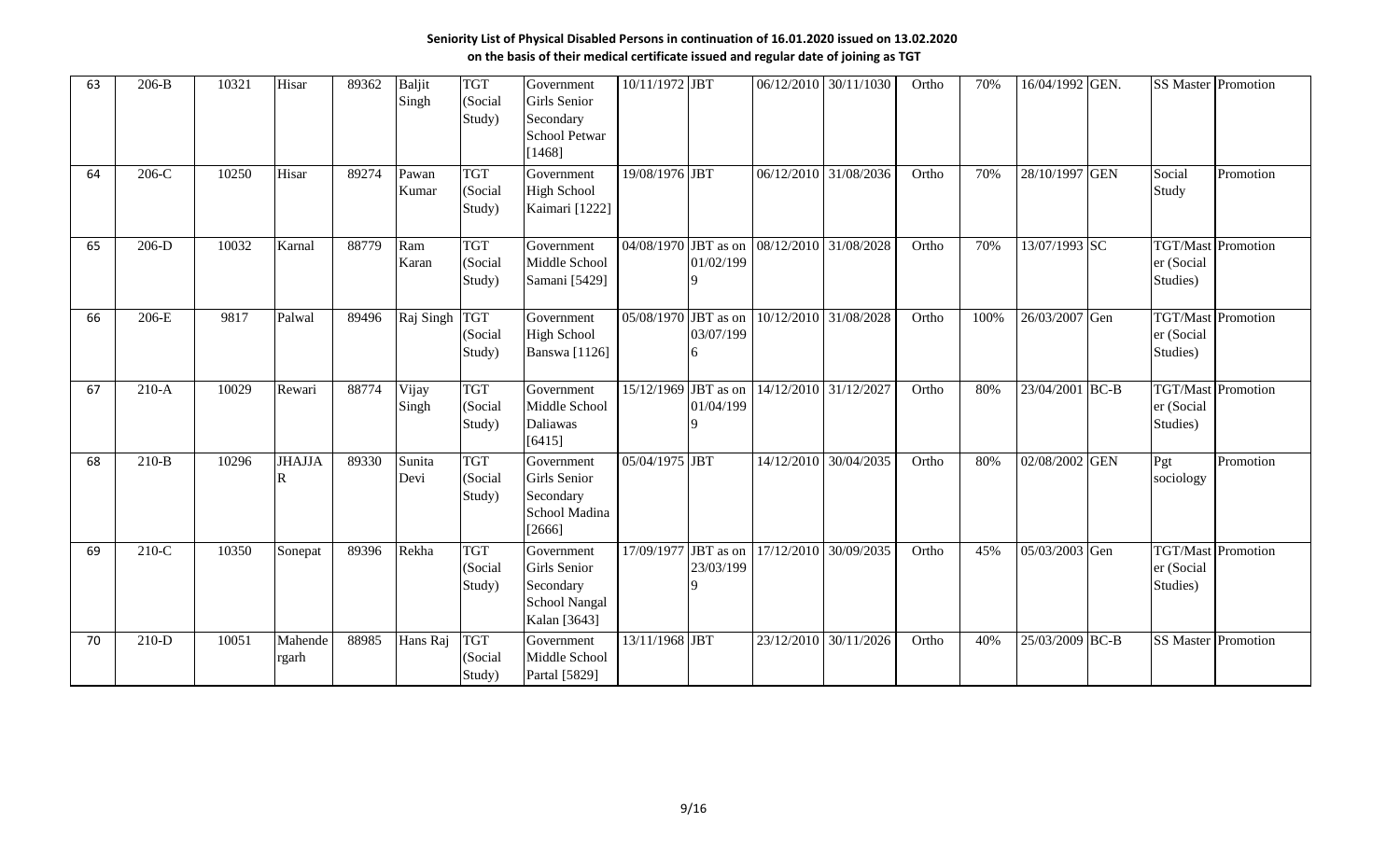| 71 | 210-E   | 9289  | Rewari                      | 88290 | Mohinder<br>Singh | <b>TGT</b><br>(Social<br>Study) | Government<br>Senior<br>Secondary<br>School<br><b>Bhudpur</b> [2518]                 | 01/04/1970           | JBT as on<br>10/05/199 |                                            | 23/12/2010 31/03/2028 | Ortho | 70%  | 31/12/1997 BC-B   |      | PGT<br>(English)                                    | Promotion                 |
|----|---------|-------|-----------------------------|-------|-------------------|---------------------------------|--------------------------------------------------------------------------------------|----------------------|------------------------|--------------------------------------------|-----------------------|-------|------|-------------------|------|-----------------------------------------------------|---------------------------|
| 72 | $210-F$ | 10511 | Narnaul                     | 90072 | Satyavir<br>Singh | <b>TGT</b><br>(Social<br>Study) | Government<br>Middle School<br>Dublana [3800]                                        | 10/08/1972 JBT as on | 15.02.199              | 23/12/2010 31/08/1930                      |                       | Ortho | 70%  | 11/08/1997 SC     |      | er (Social<br>Studies)                              | <b>TGT/Mast</b> Promotion |
| 73 | $210-G$ | 10003 | Jhajjar                     | 88371 | Mukesh<br>Kumar   | <b>TGT</b><br>(Social<br>Study) | Government<br>Middle School<br>Khairpur<br>[3249]                                    | 14/09/1973           | JBT as on<br>23/03/199 | 24/12/2010                                 | 30/09/2031            | Ortho | 60%  | $15/11/1994$ BC-A |      | <b>TGT/Mast</b> Promotion<br>er (Social<br>Studies) |                           |
| 74 | $210-H$ | 9302  | Charkhi<br>Dadri            | 88595 | Surender<br>Kumar | <b>TGT</b><br>(Social<br>Study) | Government<br>Girls High<br>School Misri<br>[519]                                    | 08/01/1966           | JBT as on<br>30.01.199 | 09/01/2011                                 | 31/01/2024            | Ortho | 100% | 11/03/1998 BC-B   |      | er (Social<br>Studies)                              | <b>TGT/Mast</b> Promotion |
| 75 | $214-A$ | 9856  | Sonepat                     | 89535 | Kamlesh           | <b>TGT</b><br>(Social<br>Study) | Government<br>Middle School<br>Kheri Dahiya<br>[3503]                                |                      | 10/03/199              | 07/07/1971 JBT as on 21/01/2011 31/07/2029 |                       | Ortho | 42%  | 21/02/2002 Gen    |      | er (Social<br>Studies)                              | <b>TGT/Mast</b> Promotion |
| 76 | $214-B$ | 11129 | <b>FARIDA</b><br><b>BAD</b> | 92130 | Shipra<br>Thakral | <b>TGT</b><br>(Maths)           | Government<br>Girls Senior<br>Secondary<br>School<br>Faridabad (NIT<br>No. 5) [1176] | 28/07/1984 Math      | <b>Mistress</b>        | 20/04/2011                                 | 31/07/2042            | Ortho | 64%  | 14/03/2001        | GEN. | <b>TGT</b><br>Maths.                                | Direct                    |
| 77 | $214-C$ | 11540 | Narnaul                     | 91708 | Lalit<br>Kumar    | <b>TGT</b><br>(Maths)           | Government<br>Senior<br>Secondary<br>School Malra<br>Bass [3970]                     | 24/07/1981 Math as   | on<br>12.01.201        |                                            | 27/04/2011 31/07/2039 | Ortho | 43%  | 28/02/2007 BC-B   |      | <b>TGT/Mast</b> Direct<br>er<br>(Mathema<br>tics)   |                           |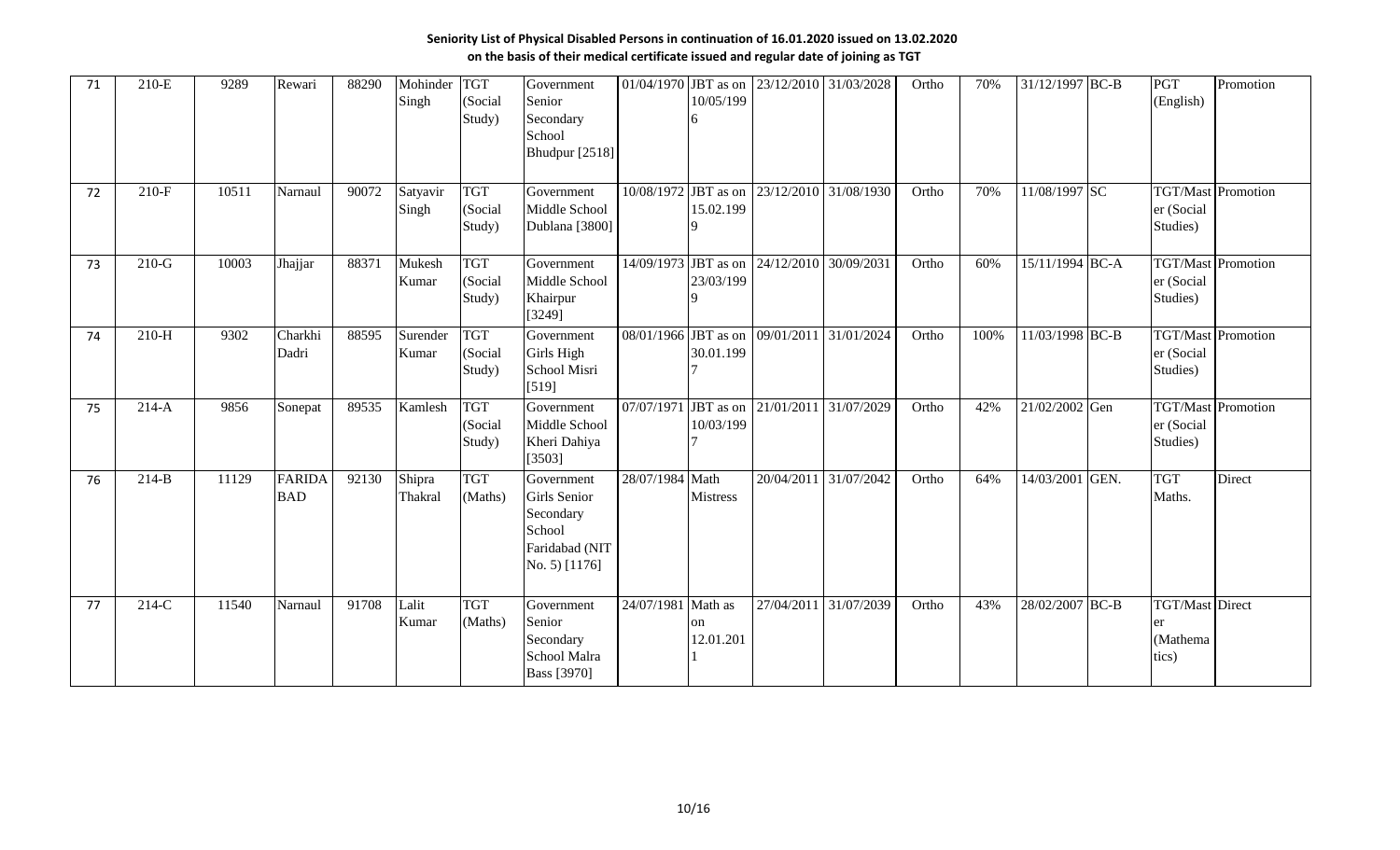| 78 | $216-A$ | 11954A | Kurukshe<br>tra | 91212   | Tarsem<br>Kumar   | <b>TGT</b><br>(Science)         | Government<br>Senior<br>Secondary<br>School<br>Bhiwani Khera<br>[2352] | 08/10/1973        | Science<br>Master | 15/03/2011 31/10/2031                      |                                                       | Loco<br>Motor     | 70%   | 27/05/2011 Gen  | PGT<br>(Chemistr<br>V)                              | Promotion |
|----|---------|--------|-----------------|---------|-------------------|---------------------------------|------------------------------------------------------------------------|-------------------|-------------------|--------------------------------------------|-------------------------------------------------------|-------------------|-------|-----------------|-----------------------------------------------------|-----------|
| 79 | $216-B$ | 11942  | Faridaba        | 92377   | Rekha             | Home<br>science<br>mistress     | <b>GGSSS (NIT</b><br>NO.3)(0975)<br>Faridabad                          | 04/12/1982 Home   | science<br>master |                                            | 06/08/2011 31-12-2040                                 | ortho             | 60%   | 09/06/2000 SC   | working<br>as TGT<br>Homescie<br>nce                | Regular   |
| 80 | $216-C$ | 11957A | Gurugra<br>m    | 88300   | <b>Vandana</b>    | <b>TGT</b><br>(Social<br>Study) | <b>GGSSS</b><br>Wazirabad(842)<br>Gurugram                             | 20/12/1969 JBT on | 19.06.199         | 03/02/2012 31/12/2027                      |                                                       | Celebral<br>Palsy | 90%   | 04/08/2010 BC-B | PGT<br><b>ENGLISH</b>                               | Promotion |
| 81 | $218-A$ | 10718  | Yamunan<br>agar | 94893   | <b>Baljinder</b>  | <b>TGT</b><br>(Social<br>Study) | <b>GMS</b><br>Charwala(6227)<br>Yamunanagar                            | 04/02/1970 JBT on | 13.02.199         | 22/08/2012                                 | 04/02/2028                                            | Ortho             | 70%   | 12/11/1992 SC   | TGT S.S.                                            | Promotion |
| 82 | $219-A$ | 10747  | Kaithal         | 94917   | Rajesh            | <b>TGT</b><br>(Social<br>Study) | Government<br>Middle School<br>Dohar [2210]                            | 16/10/1975        | 03/01/199         | JBT as on 29/08/2012                       | 31/10/2033                                            | Ortho             | 45%   | 06/07/1993 SC   | <b>TGT/Mast</b> Promotion<br>er (Social<br>Studies) |           |
| 83 | $220-A$ | 10820  | Yamunan<br>agar | 94960   | <b>Jitender</b>   | <b>TGT</b><br>(Social<br>Study) | <b>GSSS Mugal</b><br>Wali(227)Y.Na<br>gar                              | 02/01/1974 JBT on | 09.03.199         | 14/12/2012 31/01/2032                      |                                                       | Ortho             | 60%   | 03/07/1990 SC   | PGT<br><b>ENGLISH</b>                               | Promotion |
| 84 | $224-A$ | 120    | Ambala          | 1239    | Virender<br>Singh | <b>ESHM</b>                     | <b>GMS</b><br>Lakhnoura                                                | 26/06/1963 TGT    | Science           | 01/01/1991 30/06/2023                      |                                                       | <b>ORTHO</b>      | 8000% | 24/06/2015 GEN  | <b>ESHM</b>                                         | Promotion |
| 85 | $226-A$ | 12469  | Sonepat         | 1016167 | Monu              | <b>TGT</b><br>(Science)         | Government<br>Senior<br>Secondary<br>School Gumar<br>[3533]            |                   | 05.01.201         | 10/05/1985 JBT as on 05/04/2016 31/05/2043 |                                                       | Loco<br>Motor     | 65%   | 05/01/2011 Gen  | <b>TGT/Mast</b> Promotion<br>er<br>(Science)        |           |
| 86 | $227-A$ | 462B   | Palwal          | 11616   | Rajiv<br>Kumar    | <b>TGT</b><br>(Social<br>Study) | Government<br>Senior<br>Secondary<br>School Karna<br>[1148]            |                   | 4 as TGT          |                                            | 15/08/1965 31.08.199 31/08/1994 31/08/2023 Physically |                   | 55%   | 21/09/2016 Gen  | PGT<br>(Political<br>Science)                       | Promotion |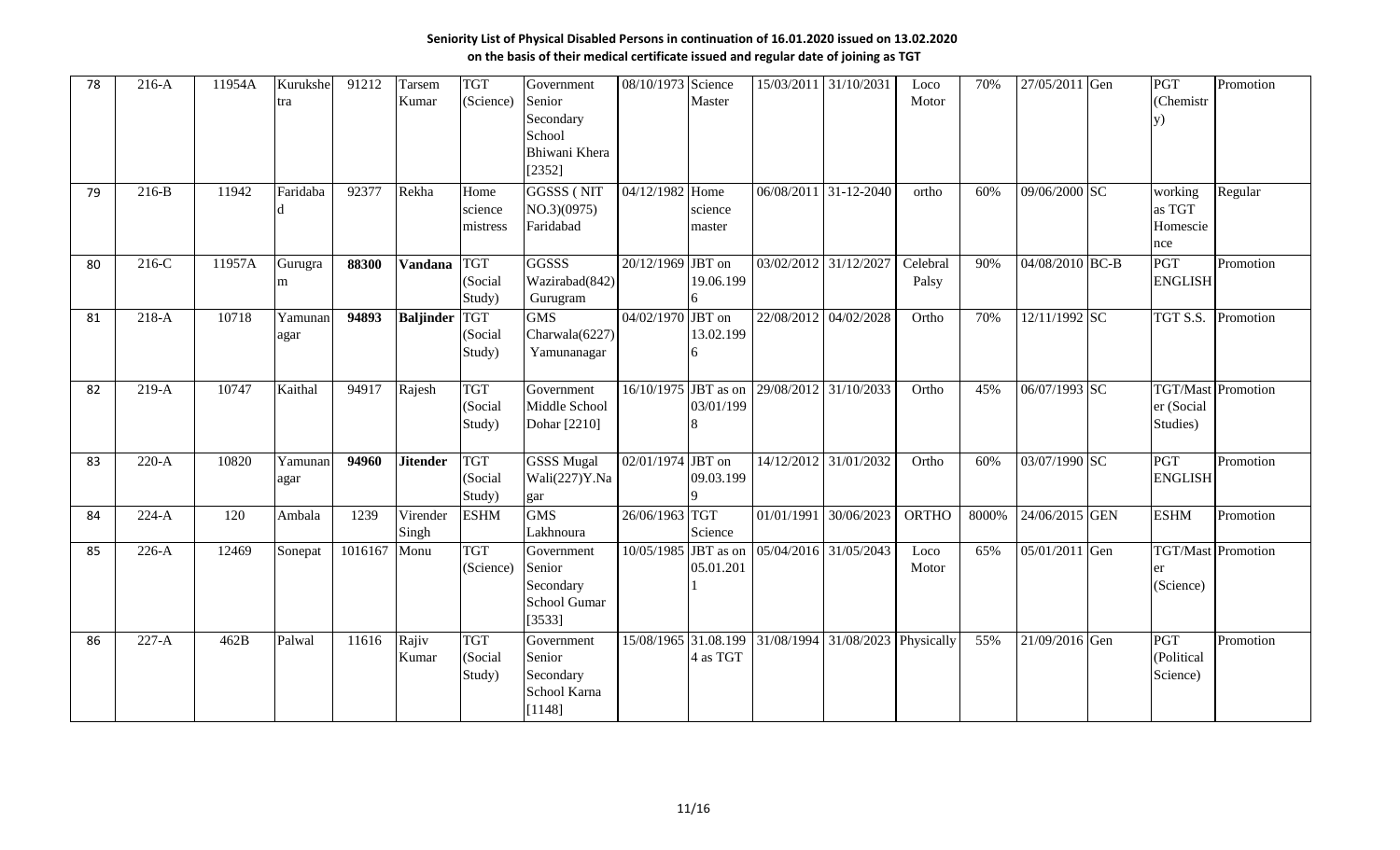| 87 | $230-A$ | Not alloted           | <b>SIRSA</b>       | 1004995 Rahul                |                         | <b>TGT</b><br><b>MUSIC</b>            | GSSS<br><b>MAHABIR</b><br>DAL SIRSA -<br>3063                                                      | 15/11/1982 JBT      |                 |                       | 17/07/2018 30/11/2042 | <b>ORTHO</b> | 70%  | 23/08/2006 SC   | <b>TGT</b><br><b>MUSIC</b> | DIRECT/PROM(             |
|----|---------|-----------------------|--------------------|------------------------------|-------------------------|---------------------------------------|----------------------------------------------------------------------------------------------------|---------------------|-----------------|-----------------------|-----------------------|--------------|------|-----------------|----------------------------|--------------------------|
| 88 | $230-B$ | Not alloted FATEH     | <b>ABAD</b>        | 1024965 JAIBIR               |                         | <b>TGT</b><br>Sanskrit                | <b>GSSS</b><br><b>KHABRA</b><br><b>KALAN(3280)</b>                                                 | 14/12/1981 JBT join | on<br>14/07/200 | 08/08/2018 31/12/2039 |                       | Ortho        | 100% | 19/9/2001 Gen   | <b>TGT</b><br>Sanskrit     | Promotion                |
| 89 | $237-A$ | 11937<br>(01.07.2020) | Narnaul            | 1018709                      | Vinod<br>Singh          | <b>TGT</b><br>(English)               | Government<br>Senior<br>SecondaryScho<br>ol Kutail,<br>Karnal (1880)                               | 15/02/1980 JBTas    | 05/10/200       | 28/08/2018 28/02/2038 |                       | Ortho        | 45%  | 10/10/2001 BC-B | <b>TGT</b><br>English      | Promotion                |
| 90 | $244-A$ | 11793<br>(01.07.2020) | Karnal             | 63598                        | Karamvee TGT<br>r Singh | (English)                             | Government<br>Model<br>Sanskriti<br>Senior<br>Secondary<br>School Karnal<br>(Model Town)<br>[1790] | 05/06/1972 JBT      |                 | 29/08/2018 30/06/2030 |                       | Ortho        | 60%  | 31/12/1988 GEN. | <b>TGT</b><br>ENG.         | Promotion                |
| 91 | $244-B$ | 12115<br>(01.07.2020) | Panipat            | 1011322 OMBIR                | <b>SINGH</b>            | <b>TGT</b><br>(English)               | Government<br>Senior<br>SecondaryScho<br>ol Atta [2070]                                            | 05/09/1973 JBT      |                 | 29/08/2018 30/09/2031 |                       | <b>Blind</b> | 40%  | 17/12/1997 GEN. | <b>TGT</b><br>ENG.         | Promotion                |
| 92 | 244-C   | 12060                 | <b>SONIPA</b><br>T |                              | 1016677 SATYAV          | <b>TGT</b><br><b>IR SINGH ENGLISH</b> | <b>GGHS</b><br><b>KHANPUR</b><br><b>KALA</b>                                                       | 08/08/1978 JBT      |                 |                       | 29/08/2018 31/08/1936 | <b>ORTHO</b> | 100% | 07/07/1995 GEN  |                            | <b>TGT ENG</b> Promotion |
| 93 | $244-D$ | 11970<br>(01.07.2020) | <b>Sirsa</b>       | $\overline{10}$ 14353 Satpal | Singh                   | <b>TGT</b><br>(English)               | Government<br>Senior<br>Secondary<br>School<br>Bijuwali, Sirsa<br>(2941)                           | 10/01/1979 JBTas    | 11/10/200       | 29/08/2018 31/01/2037 |                       | Ortho        | 100% | 10/07/1999 Gen  | <b>TGT</b><br>English      | Promotion                |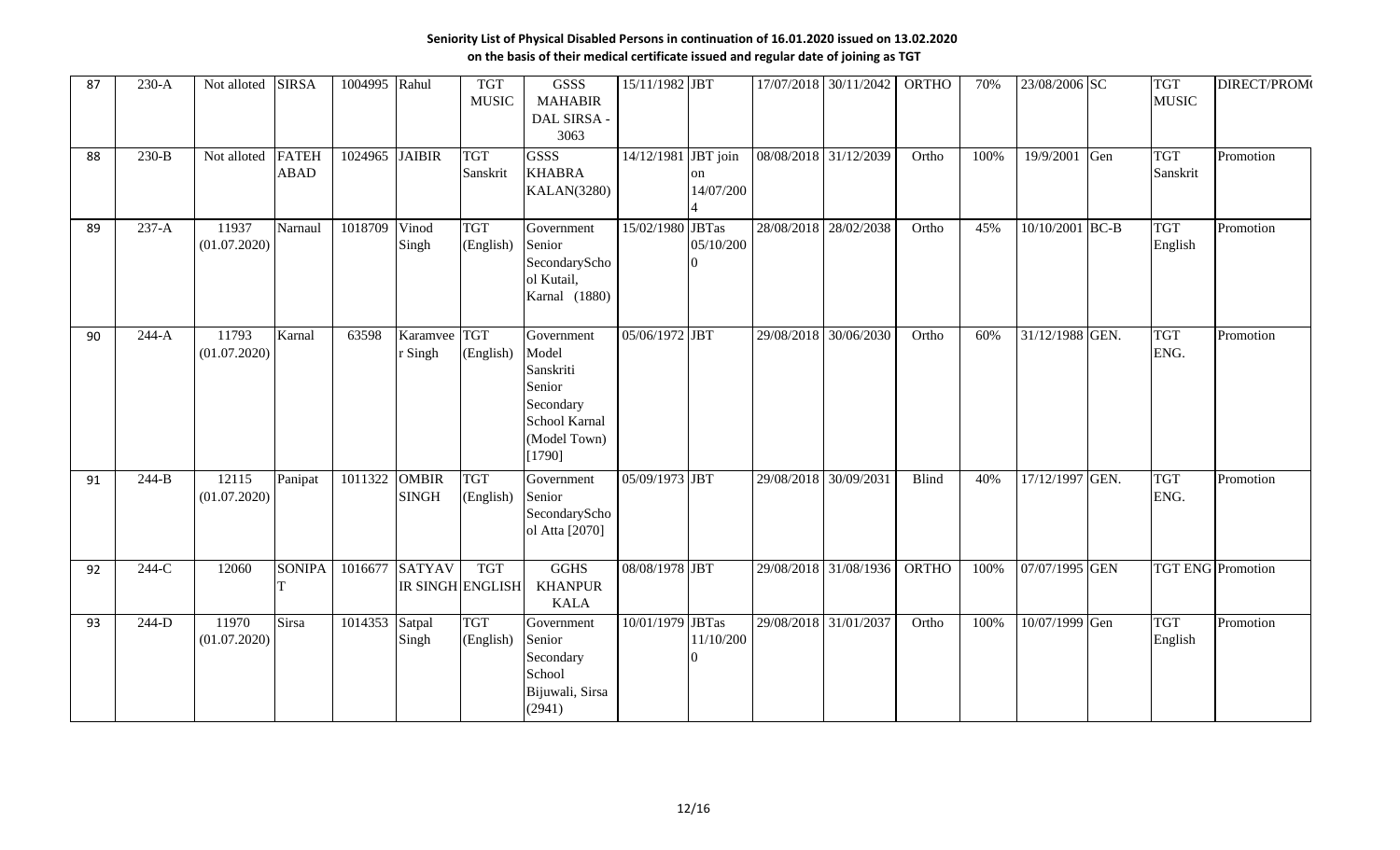| 94  | 244-E   | Not alloted           | Palwal  | 1019670        | Ranvir<br>Singh   | <b>TGT</b><br>English    | <b>GSSS</b><br>Bhulwana(1131                                                                                                               | 18/11/1980 JBT       |           |            | 29/08/2018 30/11/2038                      | Ortho         | 40% | 13/12/2007 Gen  | <b>TGT</b><br>English   | Promotion                 |
|-----|---------|-----------------------|---------|----------------|-------------------|--------------------------|--------------------------------------------------------------------------------------------------------------------------------------------|----------------------|-----------|------------|--------------------------------------------|---------------|-----|-----------------|-------------------------|---------------------------|
| 95  | $244-F$ | 12528                 | Hisar   | 1029296        | Ishwar<br>Singh   | <b>TGT</b><br>(English)  | Government<br><b>High School</b><br>Ludas [1244]                                                                                           | 25/01/1983 JBT       |           |            | 29/08/2018 31/01/2041                      | Ortho         | 43% | 24/11/2006 BC-A | <b>TGT</b><br>English   | Promotion                 |
| 96  | $244-G$ | 11938<br>(01.07.2020) | Narnaul | 1023250        | Kusham<br>Lata    | <b>TGT</b><br>(English)  | Government<br>Model<br>Sanskriti<br>Senior<br>Secondary<br>School<br>Dholera,<br>Mahendragarh<br>(3870)                                    | 16/03/1980 JBTas     | 10/10/200 | 30/08/2018 | 31/03/2038                                 | Ortho         | 70% | 15/02/2012 BC-B | <b>TGT</b><br>English   | Promotion                 |
| 97  | $244-H$ | 12488<br>(01.07.2020) | Rohtak  | 1008646 Rachna |                   | <b>TGT</b><br>(English)  | Shaheed<br>Captain<br>Deepak<br>Sharma<br>Government<br><b>Girls</b> Senior<br>Secondary<br><b>School Rohtak</b><br>(Model Town)<br>[2676] | 28/02/1981 JBT as on | 23.12.200 | 30/08/2018 | 28/02/2039                                 | Loco<br>Motor | 45% | 28/06/2000 Gen  | (English)               | <b>TGT/Mast Promotion</b> |
| 98  | $244-I$ | 12525<br>(01.07.2020) | Narnaul | 1023423        | Jitender          | <b>TGT</b><br>(English)  | Government<br>Middle School<br>Kojinda,<br>Mahendragarh<br>(4455)                                                                          | 18/08/1977 01.12.200 | 7 as JBT  | 31/08/2018 | 31/08/2035                                 | Ortho         | 42% | 28/07/1999 SC   | <b>TGT</b><br>(English) | Promotion                 |
| 99  | $244-J$ | 11891<br>(01.07.2020) | Kaithal | 1024099        | Savitri           | <b>TGT</b><br>(English)  | <b>GMS</b> Magho<br>Majri[5618]                                                                                                            | 09/08/1979 JBT       | 09/10/200 |            | 31/08/2018 31/08/2037                      | Ortho         | 40% | 04/02/2009 Gen  | <b>TGT</b><br>English   | Promotion                 |
| 100 | 244-K   | 12952<br>(01.07.2020) | Narnaul | 1022908        | Satyavir<br>Singh | <b>TGT</b><br>(Sanskrit) | Government<br>Senior<br>SecondaryScho<br>ol Bocharia<br>[3912]                                                                             |                      | 7 as JBT  |            | 13/07/1969 24.01.199 07/09/2018 31/07/2027 | Loco<br>Motor | 45% | 31/12/1998 BC-B | er<br>(Sanskrit)        | <b>TGT/Mast Promotion</b> |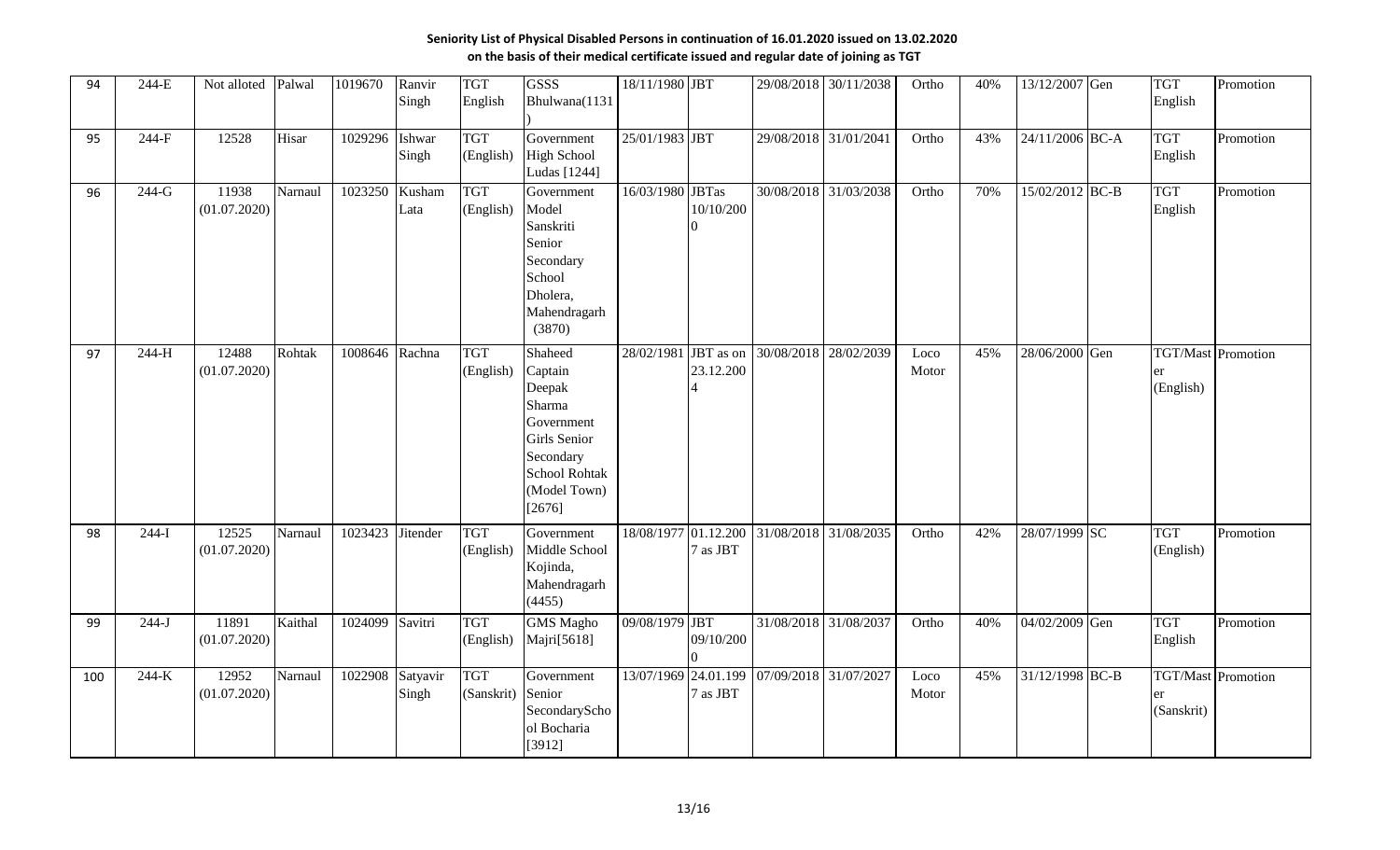| 101 | $244-L$   | 12963<br>(01.07.2020) Dadri | Ch.                           | 1002345 | Murari<br>Lal          | <b>TGT</b>                      | Government<br>(Sanskrit) Middle School                                       |                      | 7 as JBT                     | 05/02/1972 28.11.199 07/09/2018 28/02/2030 |                       | <b>PHC</b><br>Hearing | 68%  | 03/06/2009 BC-A    |                                            | <b>TGT/Mast</b> Promotion |
|-----|-----------|-----------------------------|-------------------------------|---------|------------------------|---------------------------------|------------------------------------------------------------------------------|----------------------|------------------------------|--------------------------------------------|-----------------------|-----------------------|------|--------------------|--------------------------------------------|---------------------------|
| 102 | $244-M$   | 13137<br>(01.07.2020)       | Hisar                         | 1028397 | Zile Singh TGT         | (Sanskrit)                      | Unn [5675]<br>Government<br>Senior<br>SecondaryScho<br>ol Badhawar<br>[1272] | 05/05/1976 12.01.200 | 0 as JBT                     | 07/09/2018 31/05/2034                      |                       | Loco<br>Motor         | 70%  | 14/12/1995 BC-A    | (Sanskrit)<br>(Sanskrit)                   | <b>TGT/Mast</b> Promotion |
| 103 | 244-N     | 13243                       | Mahenda <sup> </sup><br>rgarh | 1022736 | Manmoha TGT<br>n Singh | Sanskrit                        | <b>GGHS Kanina</b>                                                           | 20/08/1976 JBT       |                              |                                            | 07/09/2018 31.08.2034 | Ortho                 | 70%  | $10/10/2006$ BC-B  |                                            | <b>TGT SKT</b> Promotion  |
| 104 | 244-O     | 13063<br>(01.07.2020)       | <b>Sirsa</b>                  | 1015058 | Radhe<br>Shyam         | <b>TGT</b><br>(Sanskrit) Senior | Government<br>SecondaryScho<br>ol Rampura<br>Dhillon [2930]                  |                      | 0 as JBT                     | 30/09/1977 09.01.200 07/09/2018 30/09/2035 |                       | Loco<br>Motor         | 70%  | 10/01/2001 BC-A    | er<br>(Sanskrit)                           | TGT/Mast Promotion        |
| 105 | $244-P$   | 13263<br>(01.07.2020)       | Sonipat                       | 1032666 | Sunil<br>Kumar         | <b>TGT</b><br>(Sanskrit)        | <b>GMS</b> Garhi<br>S.N. Khan<br>[7180]                                      | 15/08/1979 JBT       |                              |                                            | 07/09/2018 31/08/2039 | Ortho                 | 100% | 14/06/2006 Gen     | <b>TGT</b><br>Sanskrit                     | Promotion                 |
| 106 | $244-Q$   | 13116<br>(01.07.2020)       | Rohtak                        | 1002721 | Sanjeet<br>Kumar       | <b>TGT</b><br>(Sanskrit)        | Government<br>Senior<br>Secondary<br>School<br>Kahanaur,<br>Rohtak (2655)    | 10/01/1977           | 11.10.200<br>0 as JBT        |                                            | 13/09/2018 31/01/2035 | Loco<br>Motor         | 45%  | 11/10/2000 Gen     | <b>TGT</b><br>(Sanskrit)                   | Promotion                 |
| 107 | $244-R$   | 6247                        | Sonepat                       | 62440   | Arun                   | <b>TGT</b><br>(Social<br>Study) | Government<br>Middle School<br>Kheri Manajat<br>[3502]                       | 26/09/1970 JBT as on | 02/12/199                    |                                            | 15/07/2005 30/09/2028 | HH                    | 85%  | 26/10/2018 Gen     | er (Social<br>Studies)                     | <b>TGT/Mast</b> Promotion |
| 108 | $247-A$   | Not alloted                 | Rewari                        | 5019841 | Sita Devi              | <b>TGT</b><br>Punjabi           | <b>GSSS</b><br>Dharuhera(263                                                 | 13/12/1974           | <b>TGT</b><br>Punjabi        |                                            | 15/02/2019 13/12/2032 | <b>VH</b>             | 40%  | $25/04/2012$ BC(B) | <b>TGT</b><br>Punjabi                      | Direct                    |
| 109 | $247 - B$ | 3636                        | Kurukshe<br>tra               | 31445   | Parveen<br>Kumar       | <b>TGT</b><br>(Science)         | Government<br><b>High School</b><br><b>Bhore Saidan</b><br>[2419]            | 11/11/1968 Science   | Master as<br>on<br>15.12.199 |                                            | 01/10/2003 30/11/2026 | Ortho                 | 45%  | 20/02/2019 Gen     | <b>TGT/Mast Regular</b><br>er<br>(Science) |                           |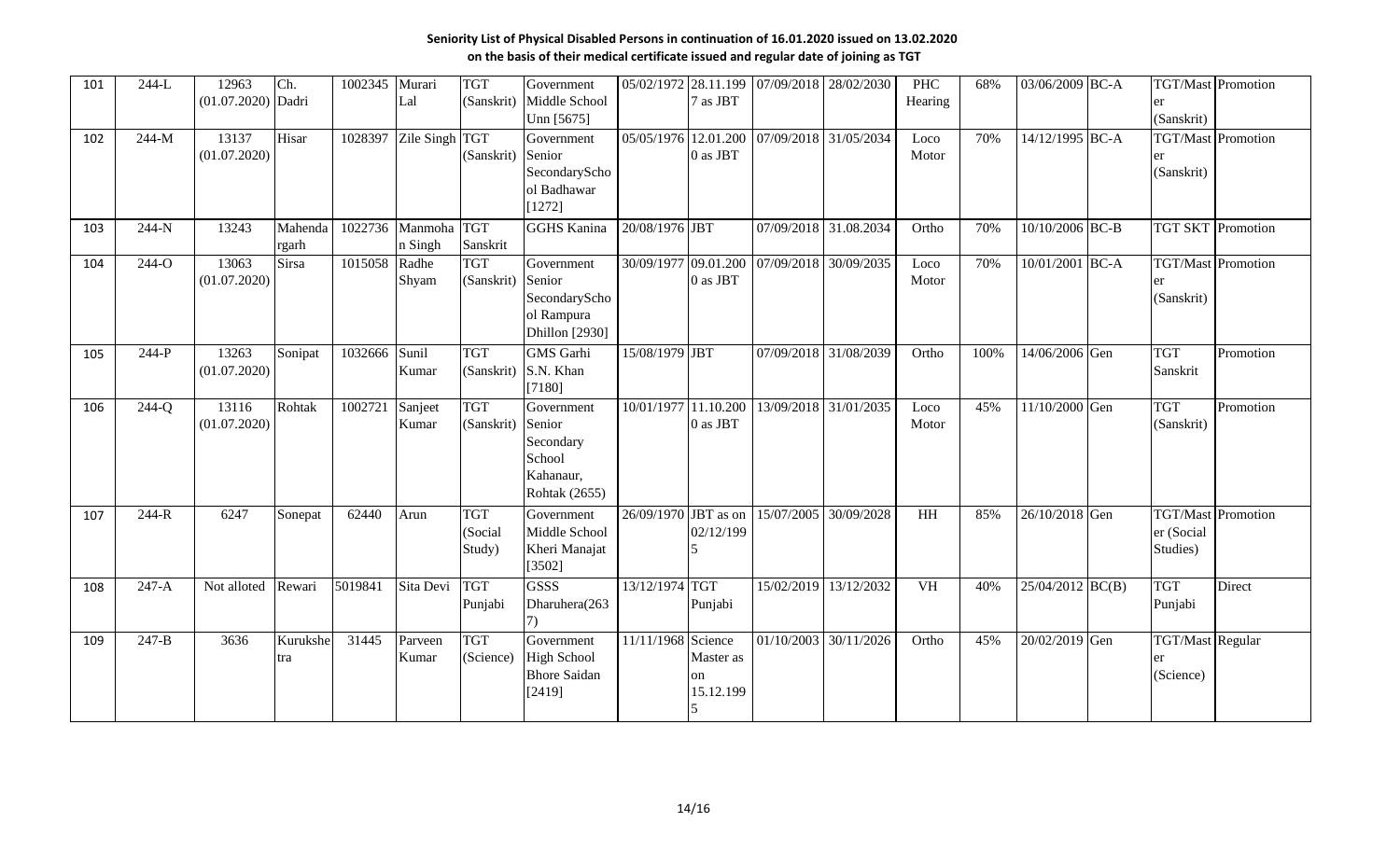| 110 | 247-C   | 5518                          | Sonepat      | 59937          | Sheel<br>Kumar             | <b>TGT</b><br>(Social<br>Study) | <b>GMS</b> Atail<br>[3687]                                         |                     | 4 as SSM              |                       | 04/04/1973 15/12/200 15/12/2004 30/04/2031   | Hearing<br>disabled | 50% | 22/02/2019 Gen  | <b>TGT/Mast Direct</b><br>er (Social<br>Studies) |                           |
|-----|---------|-------------------------------|--------------|----------------|----------------------------|---------------------------------|--------------------------------------------------------------------|---------------------|-----------------------|-----------------------|----------------------------------------------|---------------------|-----|-----------------|--------------------------------------------------|---------------------------|
| 111 | $248-A$ | 3439                          | Jhajjar      | 7873           | Sudesh<br>Rani             | <b>TGT</b><br>(Science)         | <b>GMS</b> Babra<br>[7156]                                         | 22/11/1969 Science  | as on<br>01.10.200    | 01/10/2003 30/11/2027 |                                              | Ortho               | 45% | 03/04/2019 Gen  | <b>TGT/Mast Regular</b><br>(Science)             |                           |
| 112 | 248-B   | 11979<br>(01.07.2020)         | Rewari       | 1012726        | Devendera TGT<br>Singh     | (English)                       | Government<br>Senior<br>Secondary<br>School<br>Dharuhera<br>[2637] |                     | 11.10.200             |                       | 01/06/1980 JBT as on $31/08/2018$ 31/05/2038 | Loco<br>Motor       | 40% | 10/04/2019 BC-B | er<br>(English)                                  | <b>TGT/Mast</b> Promotion |
| 113 | $252-A$ | 13408<br>$(01.07.2020)$ rgarh | Mahende      | 1023275        | Hari<br>Kishan             | <b>TGT</b><br>(Sanskrit)        | Government<br>Middle School<br>Nangli narnaul<br>[29761]           | 07/06/1977 JBT      |                       | 06/02/2019            | 30/06/2035                                   | Ortho               | 60% | 15/01/2020 GEN  | <b>TGT</b><br>Sanskrit                           | Promotion                 |
| 114 | $252-B$ | 14452<br>(01.07.2020)         | Sirsa        | 1014868        | Ramnik<br>Kumar            | <b>TGT</b><br>(Sanskrit)        | Government<br>Middle School<br>Himaun Khera<br>[3040]              | 10/10/1978          | 11.10.200<br>0 as JBT |                       | 31/01/2020 31/10/2036                        | Loco<br>Motor       | 50% | 16/07/1996 Gen  | <b>TGT</b><br>Sanskrit                           | Promotion                 |
| 115 | $252-C$ | Not alloted                   | <b>SIRSA</b> | 1014336 Birpal | Kaur                       | <b>TGT</b>                      | <b>GSSS</b><br>PUNJABI BARAGUDHA<br>4024                           | 03/03/1980 JBT      |                       |                       | 20/07/2020 31/03/2040                        | ORTHO               | 80% | 24/05/2000 SC   | <b>TGT</b><br>Punjabi                            | <b>REGULAR</b>            |
| 116 | $252-D$ | 3979                          | Narnaul      | 12172          | Anoop<br>Singh             | <b>TGT</b><br>(Maths)           | Government<br>Middle School<br>Katkai [3813]                       | 27/07/1968 Mater as | on<br>01.10.200       |                       | 01/10/2003 31/07/2026                        | Ortho               | 41% | 30/12/2020 BC-B | Middle<br>Head                                   | Regular                   |
| 117 | $252-E$ | 6484                          | Jhajjar      | 62613          | Satpal<br>Singh            | <b>TGT</b><br>(Social<br>Study) | Government<br><b>High School</b><br>Girawar <sup>[3200]</sup>      | 10/06/1964          | 25/07/199             | JBT as on 26/07/2005  | 30/06/2022                                   | <b>VH</b>           | 40% | 27/01/2021 BC-A | er (Social<br>Studies)                           | <b>TGT/Mast</b> Promotion |
| 118 | $252-F$ | 4050                          | Ambala       | 49065          | Rudresh<br>Kumar<br>Sharma | <b>TGT SS</b>                   | <b>GMS</b><br><b>MASTER LALPUR 5333</b>                            | 19/07/1966 TGT SS   | <b>MASTER</b>         |                       | 29/09/1997 31/07/2024                        | <b>ORTHO</b>        | 40% | 17/03/2021 BC-A | <b>TGT SS</b><br><b>MASTER</b>                   | Direct                    |